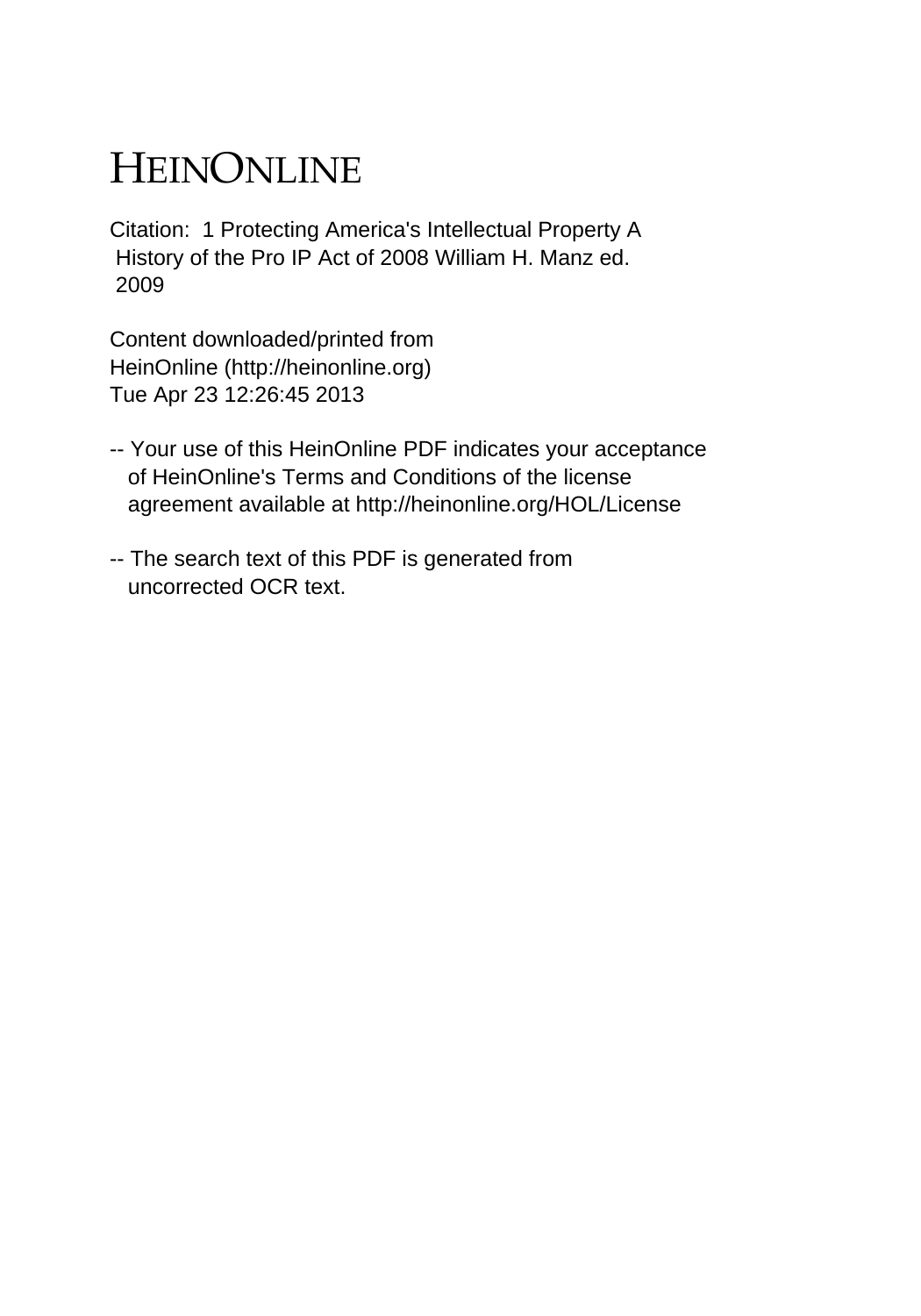110TH CONGRESS<br>1st Session

# 1ST SESSION **S. 2317**

To amend titles 17 and 18, United States Code, and the Trademark Act of 1946 to strengthen and harmonize the protection of intellectual property, and for other purposes.

#### IN THE SENATE OF THE UNITED STATES

NOVEMBER 7, 2007

Mr. LEAHY (for himself and Mr. CORNYN) introduced the following bill; which was read twice and referred to the Committee on the Judiciary

## **A BILL**

- To amend titles 17 and 18, United States Code, and the Trademark Act of 1946 to strengthen and harmonize the protection of intellectual property, and for other purposes.
- 1 *Be it enacted by the Senate and House* of *Representa-*
- 2 tives of the United States of America in Congress assembled,

#### **3 SECTION 1. SHORT TITLE.**

- 4 This Act may be cited as the "Intellectual Property
- *5* Enforcement Act of 2007".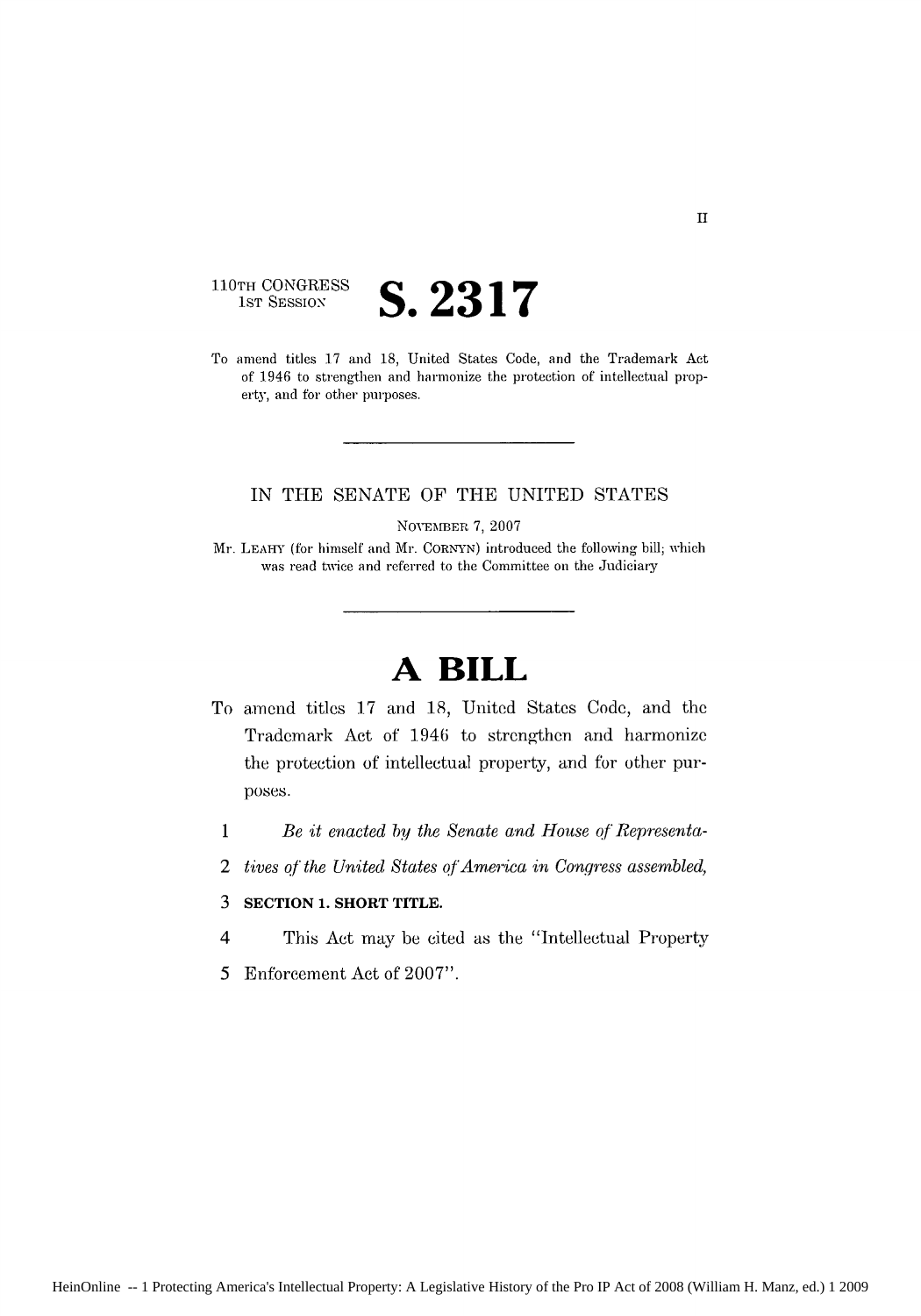### **1 SEC. 2. AUTHORIZATION OF CIVIL COPYRIGHT ENFORCE-**2 **MENT BY ATTORNEY GENERAL.**

3 (a) IN GENERAL.—Chapter 5 of title 17, United 4 States Code, is amended by inserting after section 506 the 5 following:

#### **6 "§ 506a. Civil penalties for violations of section 506**

7 "(a) IN GENERAL.—In lieu of a criminal action under **8** section 506, the Attorney General may commence a civil 9 action in the appropriate United States district court 10 against any person who engages in conduct constituting **11** an offense under section 506. Upon proof of such conduct 12 by a preponderance of the evidence, such person shall be 13 subject to a civil penalty under section 504 which shall 14 be in an amount equal to the amount which would be 15 awarded under section  $3663(a)(1)(B)$  of title 18 and res-16 titution to the copyright owner aggrieved by the conduct. 17 "(b) OTHER REMEDIES.—

18 *"(1)* IN GENERAL.-Imposition of a civil pen-19 alty under this section does not preclude any other 20 criminal or civil statutory, injunctive, common law, 21 or administrative remedy, which is available by law 22 to the United States or any other person.

23 "(2) OFFSET.—Any restitution received by a 24 copyright owner as a result of a. civil action brought 25 under this section shall be offset against any award 26 of damages in a subsequent copyright infringement **9S 2317 IS**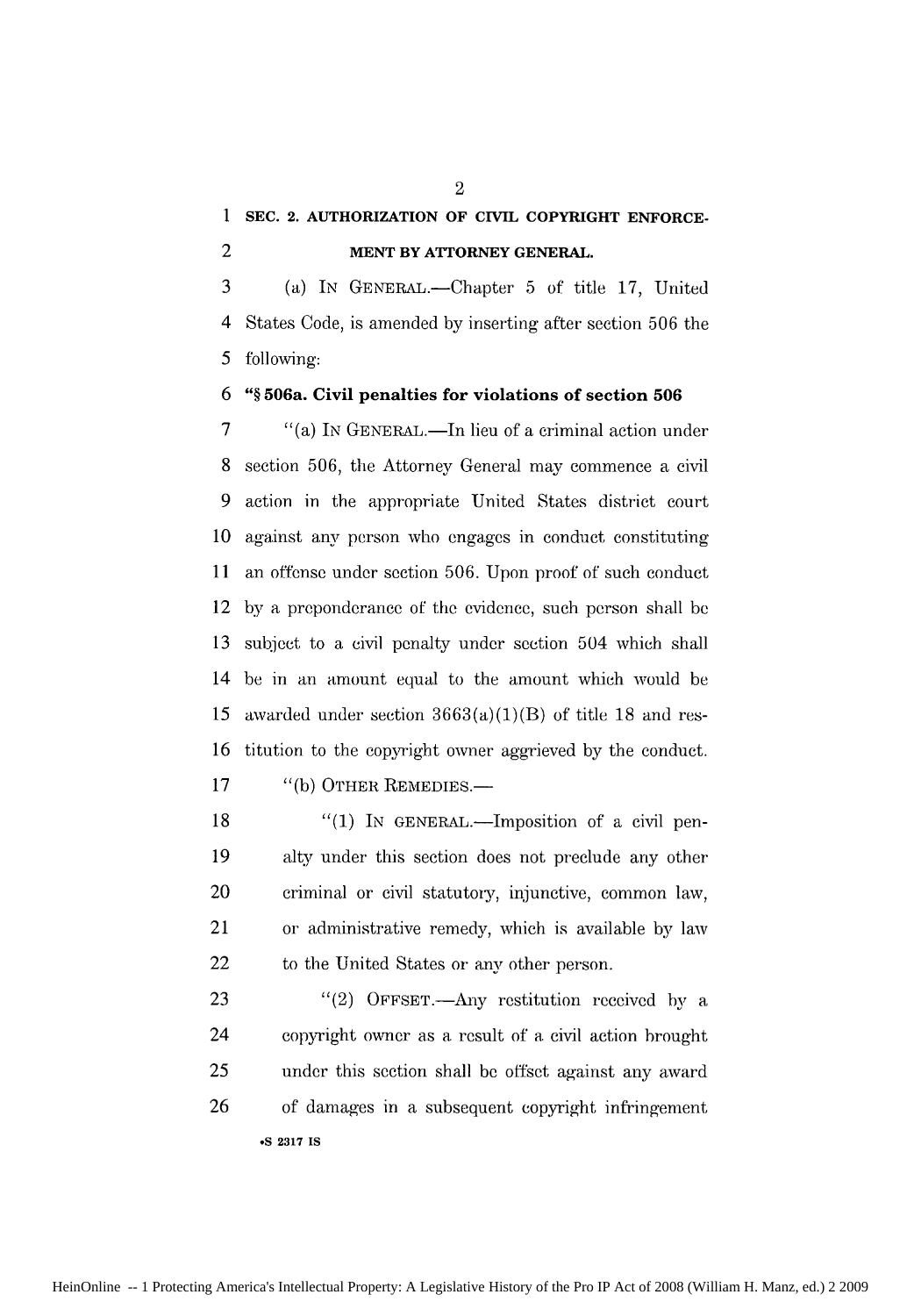| $\mathbf{1}$            | civil action by that copyright owner for the conduct    |
|-------------------------|---------------------------------------------------------|
| 2                       | that gave rise to the civil action brought under this   |
| 3                       | section.".                                              |
| $\overline{\mathbf{4}}$ | (b) DAMAGES AND PROFITS.—Section 504 of title 17,       |
| 5                       | United States Code, is amended—                         |
| 6                       | $(1)$ in subsection $(b)$ —                             |
| $\overline{7}$          | $(A)$ in the first sentence—                            |
| 8                       | (i) by inserting ", or the Attorney                     |
| 9                       | General in a civil action," after "The copy-            |
| 10                      | right owner"; and                                       |
| 11                      | (ii) by striking "him or her" and in-                   |
| 12                      | serting "the copyright owner"; and                      |
| 13                      | (B) in the second sentence by inserting ",              |
| 14                      | or the Attorney General in a civil action," after       |
| 15                      | "the copyright owner"; and                              |
| 16                      | $(2)$ in subsection $(e)$ —                             |
| 17                      | $(A)$ in paragraph $(1)$ , by inserting ", or the       |
| 18                      | Attorney General in a civil action," after "the         |
| 19                      | copyright owner"; and                                   |
| 20                      | $(B)$ in paragraph $(2)$ , by inserting ", or           |
| 21                      | the Attotrney General in a civil action," after         |
| 22                      | "the copyright owner".                                  |
| 23                      | (c) TECHNICAL AND CONFORMING AMENDMENT.-                |
| 24                      | The table of sections for chapter 5 of title 17, United |

HeinOnline -- 1 Protecting America's Intellectual Property: A Legislative History of the Pro IP Act of 2008 (William H. Manz, ed.) 3 2009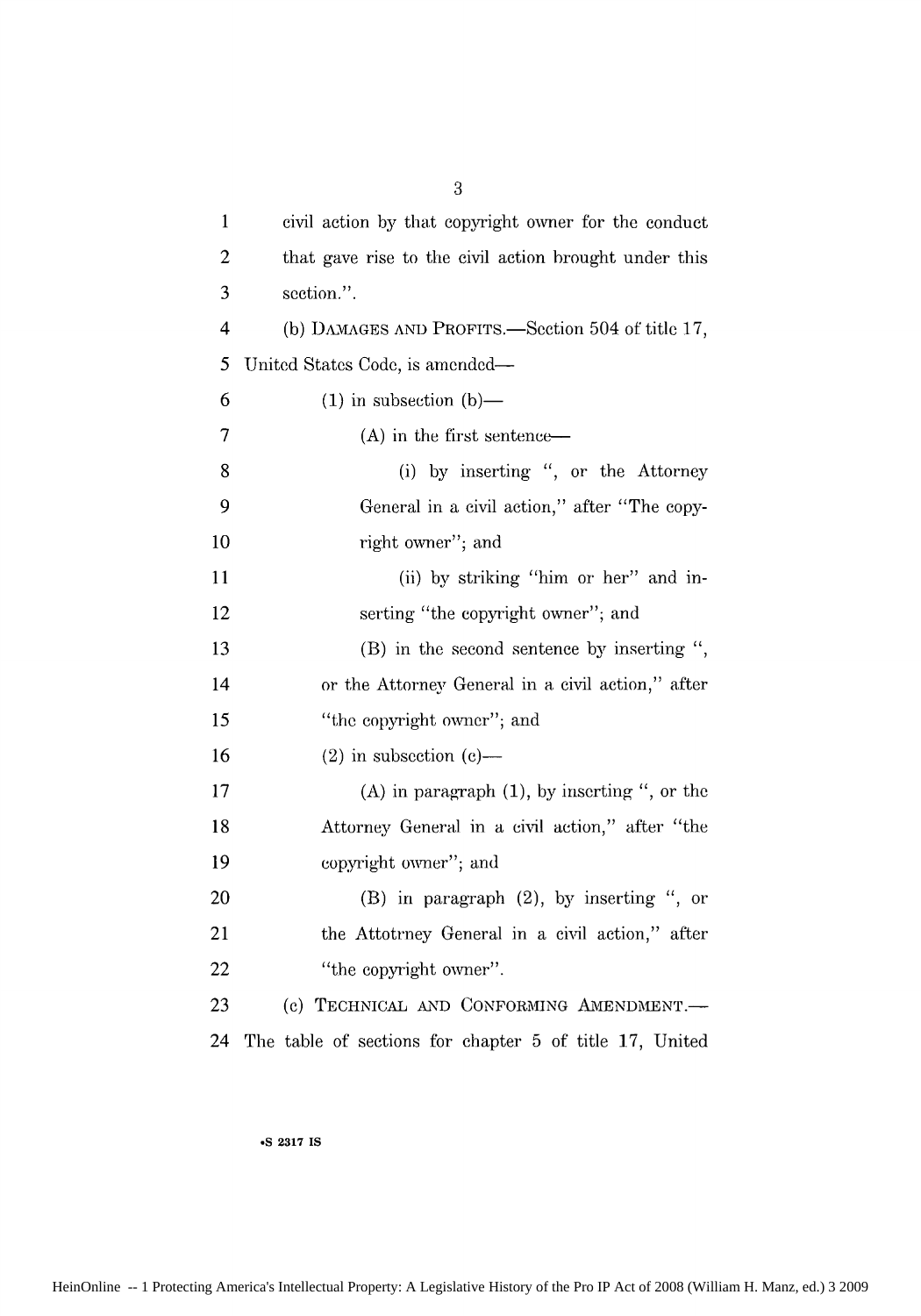**1** States Code, is amended by inserting after the item relat-

2 ing to section 506 the following:

"506a. Civil penalties for violation of section 506.".

**3 SEC. 3. IMPROVED INVESTIGATIVE AND FORENSIC RE-**4 **SOURCES FOR ENFORCEMENT OF LAWS RE-5 LATED TO INTELLECTUAL PROPERTY 6 CRIMES.**

7 (a) IN GENERAL.—The Attorney General, in con-8 sultation with the Director of the Federal Bureau of In-9 vestigation, shall, with respect to crimes related to the 10 theft of intellectual property-

11 (1) create an operational unit of the Federal 12 Bureau of Investigation—

13 (A) to work with the Computer Crime and 14 Intellectual Property section of the Department *15* of Justice on the investigation and coordination 16 of intellectual property crimes that are complex, 17 committed in more than **I** judicial district, or 18 international;

19 (B) that consists of at least 10 agents of 20 the Bureau; and

21 (C) that is located at the headquarters of 22 the Bureau;

23 (2) ensure that any unit in the Department of 24 Justice responsible for investigating computer hack-25 ing or intellectual property crimes is assigned at **oS 2317 IS**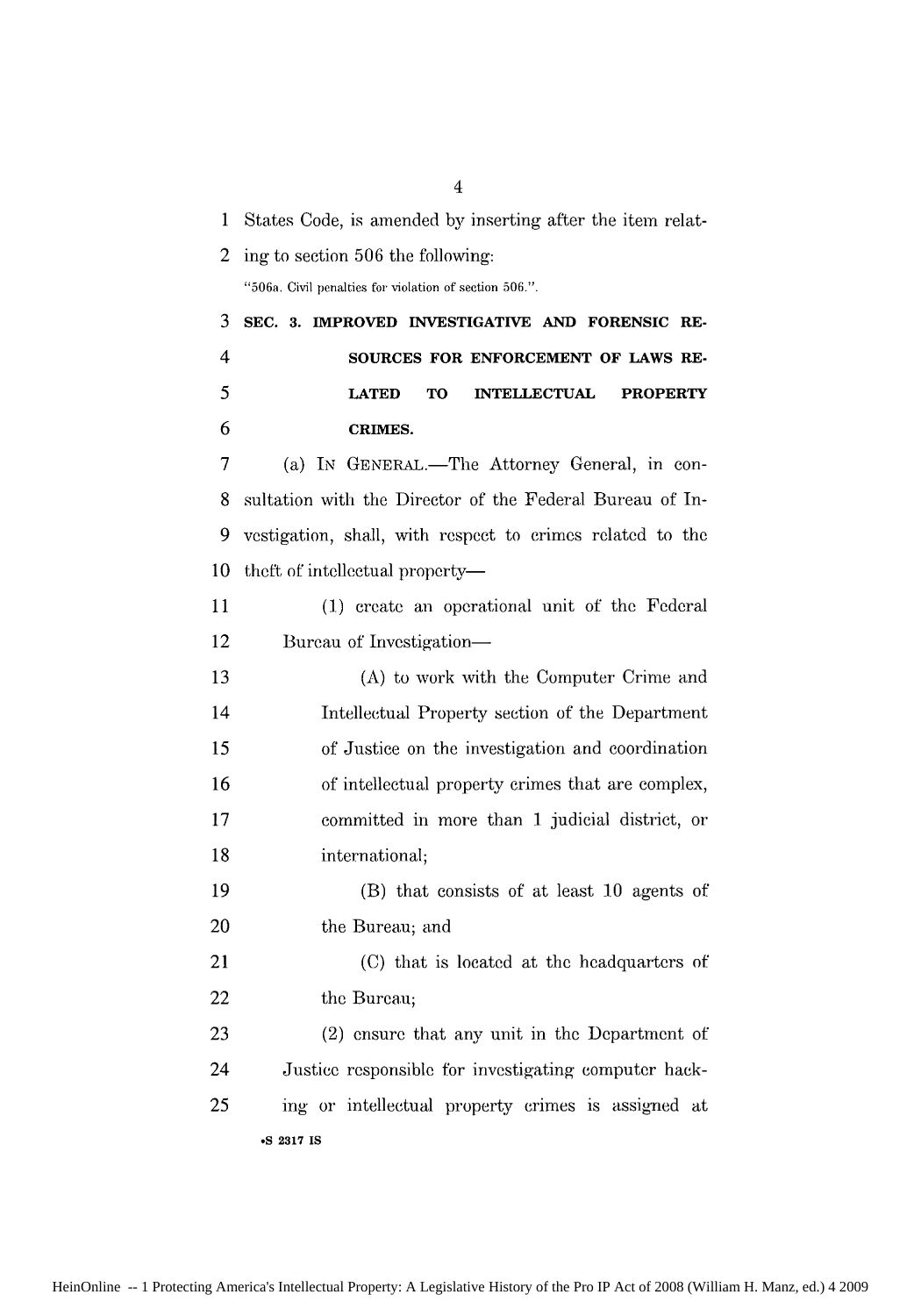| $\mathbf{1}$   | least 2 agents of the Federal Bureau of Investiga-        |
|----------------|-----------------------------------------------------------|
| $\mathbf{2}$   | tion (in addition to any agent assigned to such unit      |
| 3              | as of the date of the enactment of this Act) to sup-      |
| $\overline{4}$ | port such unit for the purpose of investigating or        |
| 5              | prosecuting intellectual property crimes; and             |
| 6              | (3) implement a comprehensive program—                    |
| 7              | (A) the purpose of which is to train agents               |
| 8              | of the Federal Bureau of Investigation in the             |
| 9              | investigation and prosecution of such crimes              |
| 10             | and the enforcement of laws related to intellec-          |
| 11             | tual property crimes;                                     |
| 12             | (B) that includes relevant forensic training              |
| 13             | related to investigating and prosecuting intellec-        |
| 14             | tual property crimes; and                                 |
| 15             | (C) that requires such agents who inves-                  |
| 16             | tigate or prosecute intellectual property erimes          |
| 17             | to attend the program annually.                           |
| 18             | (b) INTELLECTUAL PROPERTY LAW ENFORCEMENT                 |
| 19             | COORDINATORS.—Not later than 120 days after the date      |
| 20             | of the enactment of this Act, the Attorney General shall  |
| 21             | assign 1 Federal prosecutor to the appropriate office of  |
| 22             | the Department of Justice located in Hong Kong and 1      |
| 23             | Federal prosecutor to such an office located in Budapest, |
| 24             | Hungary, to assist in the coordination of the enforcement |

HeinOnline -- 1 Protecting America's Intellectual Property: A Legislative History of the Pro IP Act of 2008 (William H. Manz, ed.) 5 2009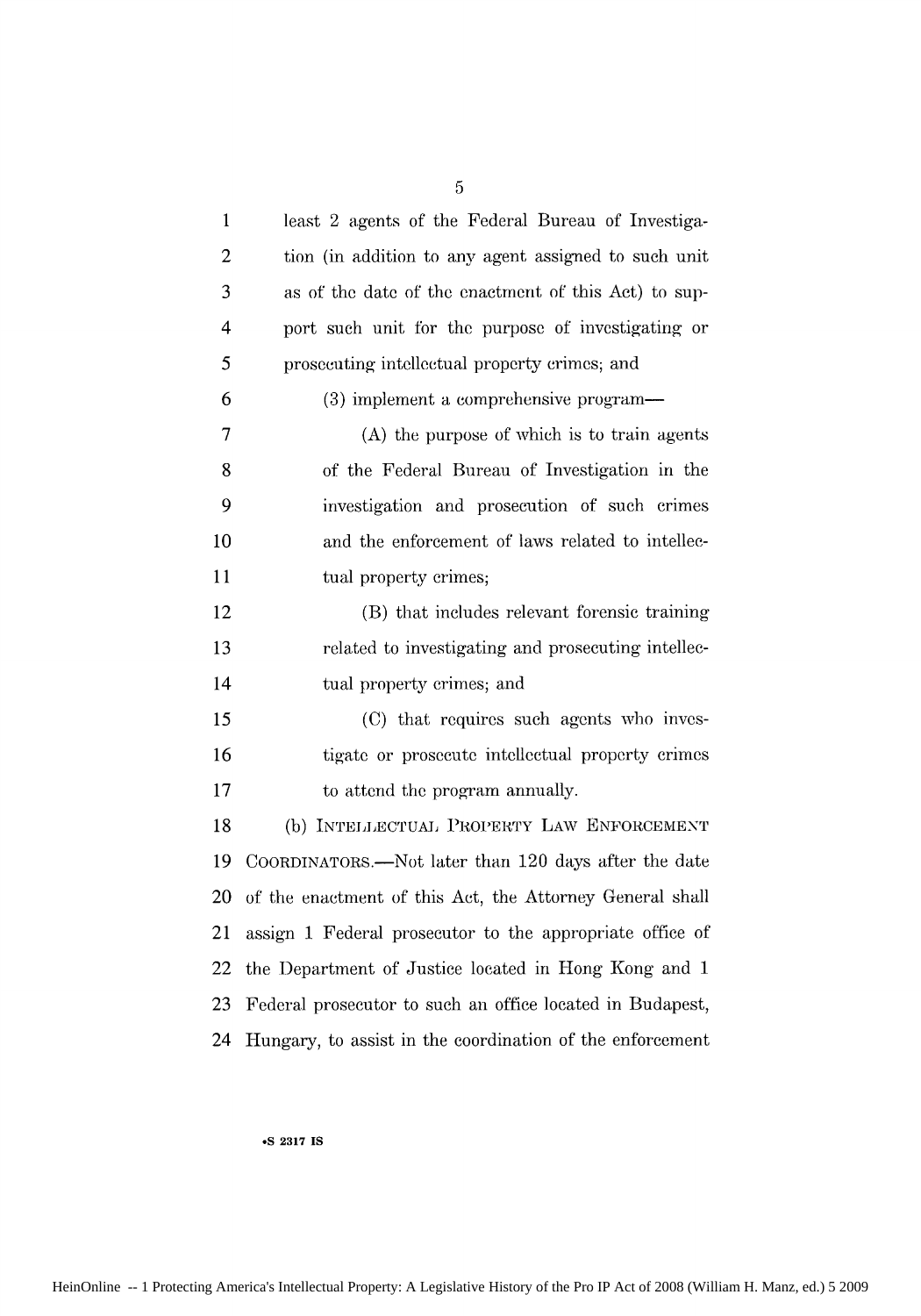1 of intellectual property laws between the United States 2 and foreign nations.

3 (C) ORGANIZED CRIME TASK FORCE.-Not later 4 than 120 days after the date of the enactment of this Act, 5 the Attorney General, through the United States Attor-6 neys' Offices, the Computer Crime and Intellectual Prop-7 erty section, and the Organized Crime and Racketeering 8 section of the Department of Justice, and in consultation 9 with the Federal Bureau of Investigation and other Fed-10 eral law enforcement agencies, shall create a Task Force 11 to develop and implement a comprehensive, long-range 12 plan to investigate and prosecute international organized 13 crime syndicates engaging in or supporting crimes relating 14 to the theft of intellectual property.

15 (d) AUTHORIZATION.—There are authorized to be ap-16 propriated to carry out this section \$12,000,000 for each 17 of fiscal years 2008 through 2011.

**18 SEC. 4. ADDITIONAL FUNDING FOR RESOURCES TO INVES-**

**19 TIGATE AND PROSECUTE CRIMINAL ACTIV-**

20 **ITY INVOLVING COMPUTERS.**

21 (a) ADDITIONAL FUNDING FOR RESOURCES.—

22 (1) AUTHORIZATION.—In addition to amounts 23 otherw'se authorized for resources to investigate and 24 prosecute criminal activity involving computers,

**oS 2317 IS**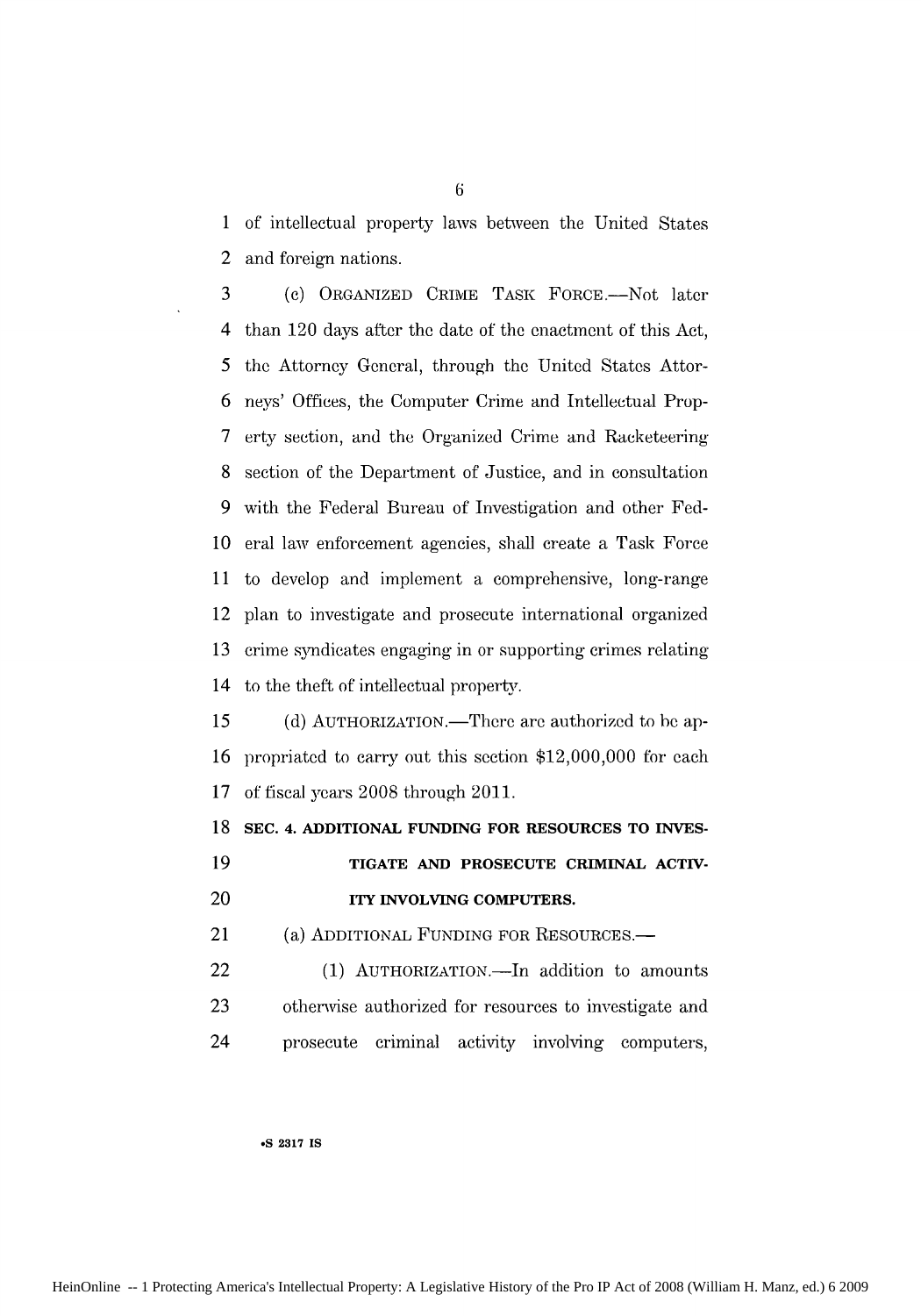1 there are authorized to be appropriated for each of 2 the fiscal years 2008 through 2011— 3 (A) \$10,000,000 to the Director of the 4 Federal Bureau of Investigation; and 5 (B) \$10,000,000 to the Attorney General 6 for the Criminal Division of the Department of 7 Justice. 8 (2) AVAILABILITY.—Any amounts appropriated 9 under paragraph (1) shall remain available until ex-10 pended. 11 (b) **USE OF ADDITIONAL** FuNDING.-Funds made 12 available under subsection (a) shall be used by the Direc-13 tor of the Federal Bureau of Imestigation and the Attor-14 ney General, for the Federal Bureau of Investigation and 15 the Criminal Division of the Department of Justice, re-16 spectively, to-17 (1) hire and train law enforcement officers to-18 (A) investigate crimes committed through 19 the use of computers and other information 20 technology, including through the use of the 21 Internet; and 22 (B) assist in the prosecution of such 23 crimes; and 24 (2) procure advanced tools of forensic science to 25 investigate, prosecute, and study such crimes.

**\*S 2317 IS**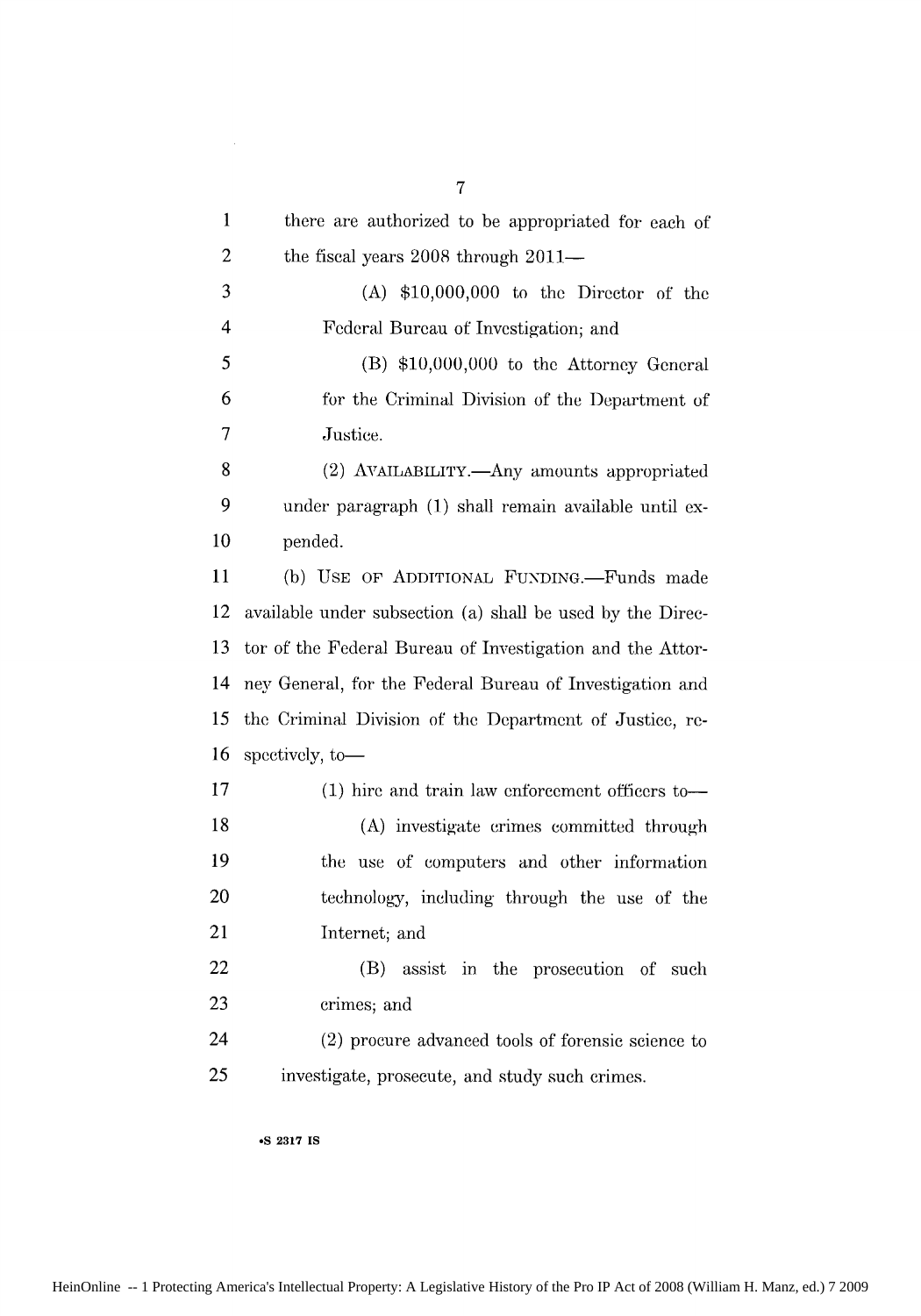**1 SEC. 5. REGISTRATION IN CIVIL INFRINGEMENT ACTIONS.** 2 (a) LIMITATION TO CIVIL ACTIONS; HARMLESS 3 ERROR.-Section 411 of title *17,* United States Code, is 4 amended-**5 (1)** in the section heading, **by** inserting **"civil" 6** before **"infringement";** 7 (2) in subsection (a)— 8 (A) in the first sentence, by striking "no 9 action" and inserting "no civil action"; and **10** (B) in the second sentence, by striking "an 11 action" and inserting "a civil action"; 12 (3) in subsection  $(b)$ — 13 (A) by redesignating that subsection as 14 subsection (c); and 15 (B) by striking "506 and sections 509 16 and" and inserting "505 and section"; and 17 (4) by inserting after subsection (a) the fol-**18** lowing: 19  $\frac{1}{2}$  (b)(1) A certificate of registration satisfies the re-20 quirements of this section and section 412, regardless of 21 whether the certificate contains any inaccurate informa-22 tion, unless-23 "(A) the inaccurate information was included 24 on the application for Copyright registration with 25 knowledge that it was inaccurate; and

8

**9S 2317 IS**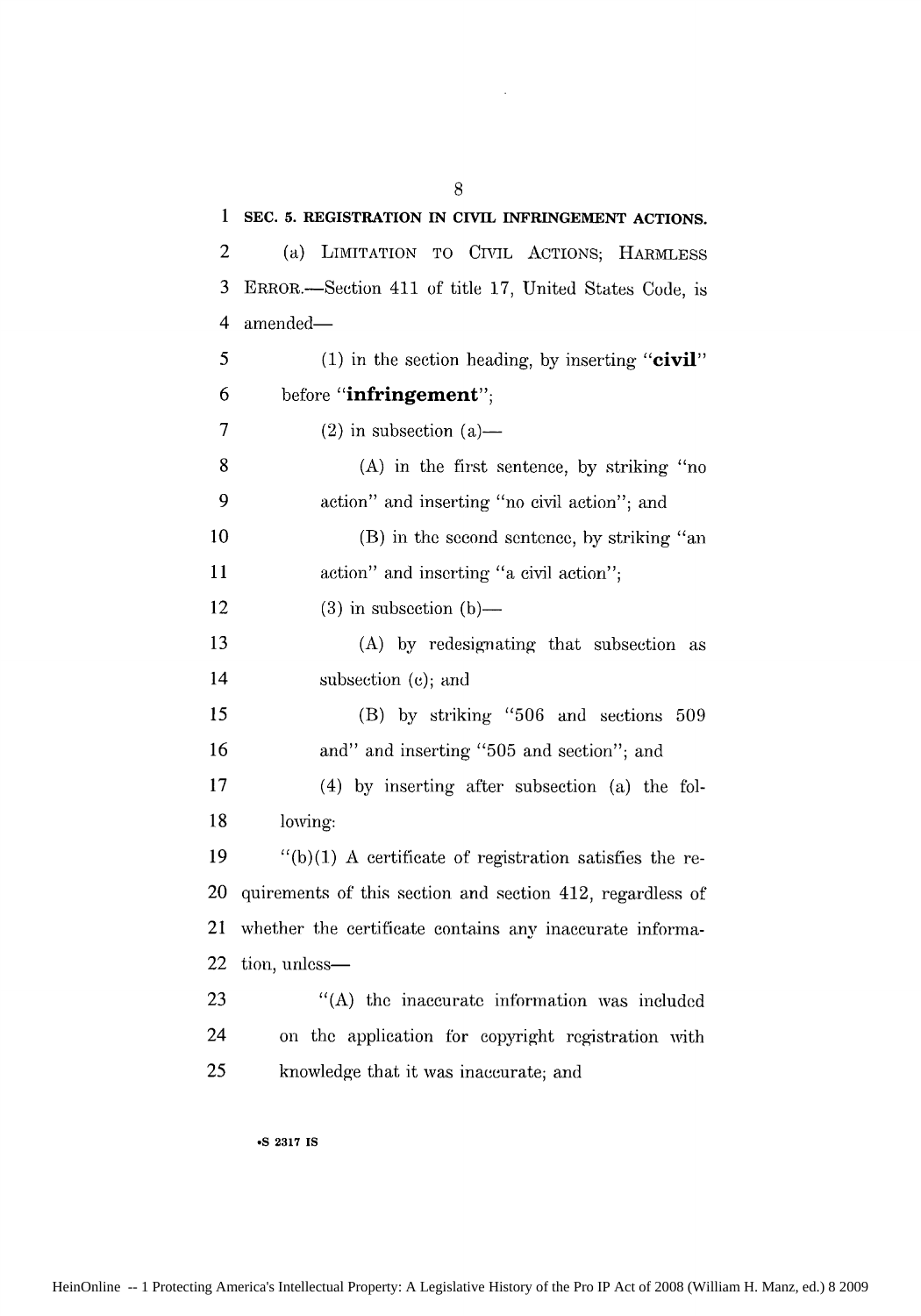| 1              | $\mathrm{``(B)}$<br>the<br>inaccurate information, if known, |
|----------------|--------------------------------------------------------------|
| $\overline{c}$ | would have caused the Register of Copyrights to              |
| 3              | refuse registration.                                         |
| 4              | $''(2)$ In any case in which inaccurate information de-      |
| 5              | seribed under paragraph (1) is alleged, the court shall re-  |
| 6              | quest the Register of Copyrights to advise the court         |
| 7              | whether the inaccurate information, if known, would have     |
| 8              | caused the Register of Copyrights to refuse registration.".  |
| 9              | (b) TECHNICAL AND CONFORMING AMENDMENTS.-                    |
| 10             | (1) Section 412 of title 17, United States Code,             |
| 11             | amended by striking "411(b)" and inserting<br>is             |
| 12             | " $411(e)$ ".                                                |
| 13             | $(2)$ The item relating to section 411 in the table          |
| 14             | of sections for chapter 4 of title 17, United States         |
| 15             | Code, is amended to read as follows:                         |
|                | "411. Registration and civil infringement actions.".         |
| 16             | SEC. 6. CIVIL REMEDIES FOR INFRINGEMENT.                     |
| 17             | (a) IN GENERAL.—Section $503(a)$ of title 17, United         |
| 18             | States Code, is amended—                                     |
| 19             | (1) by striking "and of all plates" and inserting            |
| 20             | ", of all plates"; and                                       |
| 21             | (2) by striking the period and inserting ", and              |
| 22             | of records documenting the manufacture, sale, or re-         |
| 23             | ceipt of things involved in such violation. The court        |
| 24             | shall enter an appropriate protective order with re-         |
| 25             | spect to discovery of any records that have been             |
|                | -S 2317 IS                                                   |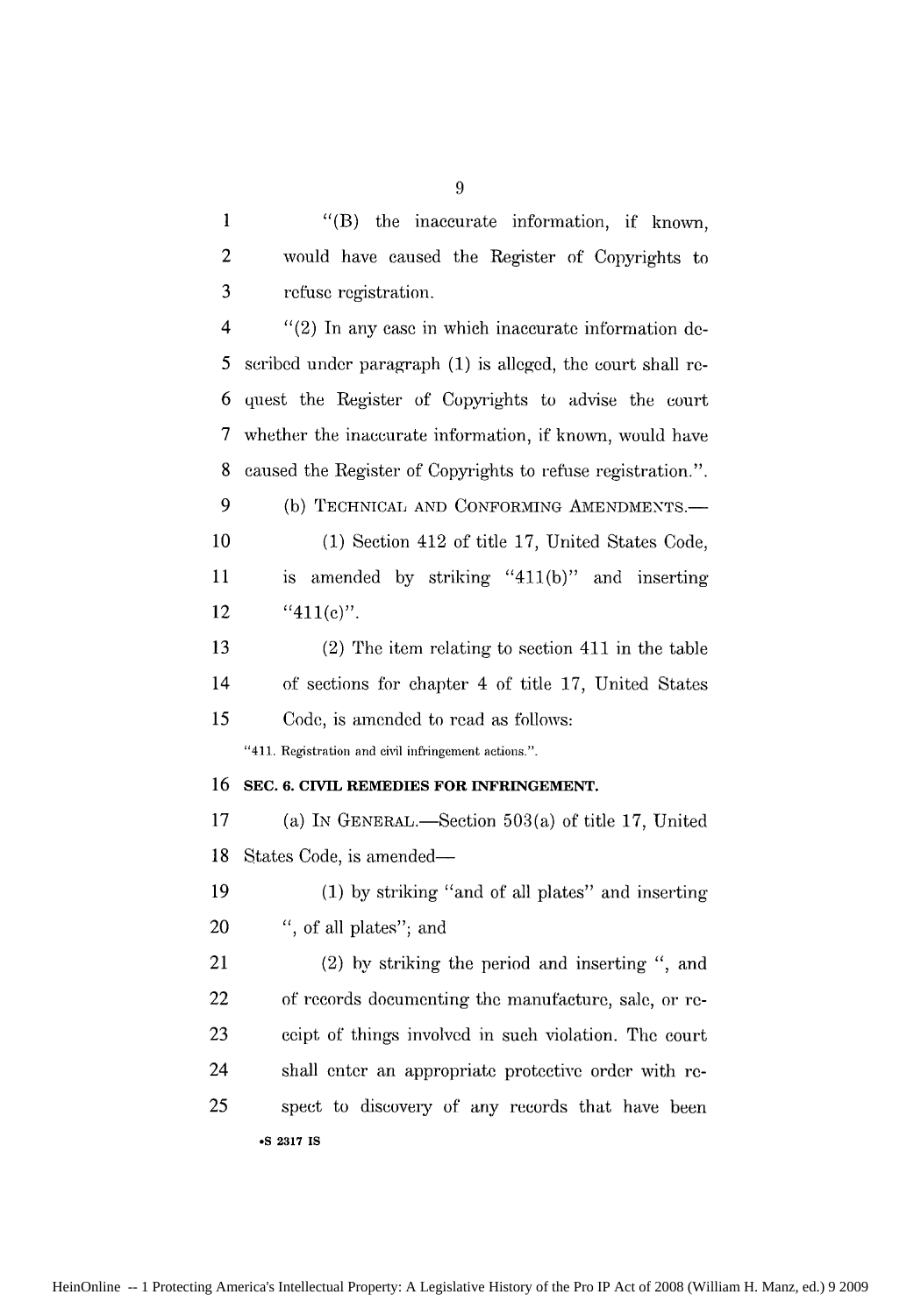1 seized. The protective order shall provide for appro-2 priate procedures to assure that confidential infor-3 mation contained in such records is not improperly 4 disclosed to any party.".

5 (b) PROTECTIVE ORDERS FOR SEIZED RECORDS.— 6 Section 34(d)(1)(A) of the Act entitled "An Act to provide 7 for the registration and protection of trademarks used in 8 commerce, to carry out the provisions of certain inter-9 national conventions, and for other purposes.", approved 10 July 5, 1946 (commonly referred to as the Trademark Act **11** of 1946) (15 U.S.C. 1116(d)(1)(A)) is amended by adding 12 "The court shall enter an appropriate protective order 13 with respect to discovery of any records that have been 14 seized. The protective order shall provide for appropriate 15 procedures to assure that confidential information con-16 tained in such records is not improperly disclosed to any 17 party." after the first sentence.

#### **18 SEC. 7. CRIMINAL INFRINGEMENT.**

19 (a) FORFEITURE AND DESTRUCTION; RESTITU-20 TION.-Section 506(b) of title 17, United States Code, is 21 amended to read as follows:

22 "(b) FORFEITURE, DESTRUCTION, AND RESTITU-23 TION.-Forfeiture, destruction, and restitution relating to 24 this section shall be subject to section 2323 of title'18,

#### **.S 2317 IS**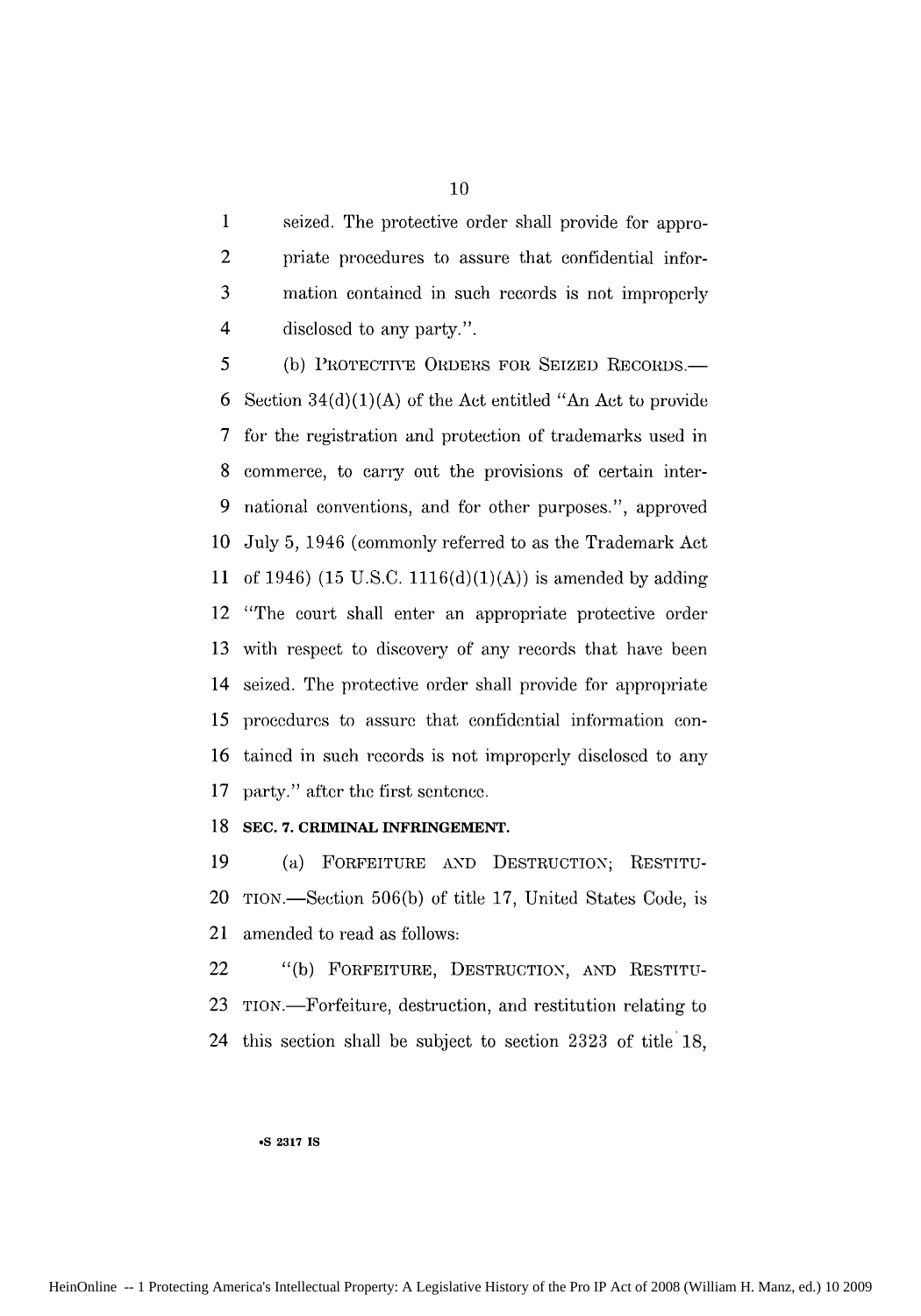1 to the extent provided in that section, in addition to any 2 other similar remedies provided by law.".

3 (b) SEIZURES AND FORFEITURES.-

4 (1) REPEAL. -Section 509 of title 17, United 5 States Code, is repealed.

6 (2) TECHNICAL AND CONFORMING AMEND-7 MENT.-The table of sections for chapter 5 of title 8 **17,** United States Code, is amended by striking the 9 item relating to section 509.

#### **10 SEC. 8. IMPORTATION AND EXPORTATION.**

11 (a) IMPORTATION AND EXPORTATION OF INFRING-12 ING ITEMS.-Section 602(a) of title 17, United States 13 Code, is amended—

14 (1) by redesignating paragraphs (1), (2), and 15 (3) as subparagraphs  $(A)$ ,  $(B)$ , and  $(C)$ ;

16 (2) in the first sentence, by striking "Importa-17 tion" and inserting "(1) Importation";

18 (3) by striking "106, actionable" and inserting 19 "106 and is actionable";

20 (4) by striking "This subsection does not apply 21 to  $-$ " and inserting the following:

22 "(2) Importation into the United States or expor-23 tation from the United States, without the authority of 24 the owner of copyright under this title, of copies or 25 phonorecords, the making of which either constituted an

**\*S 2317 IS**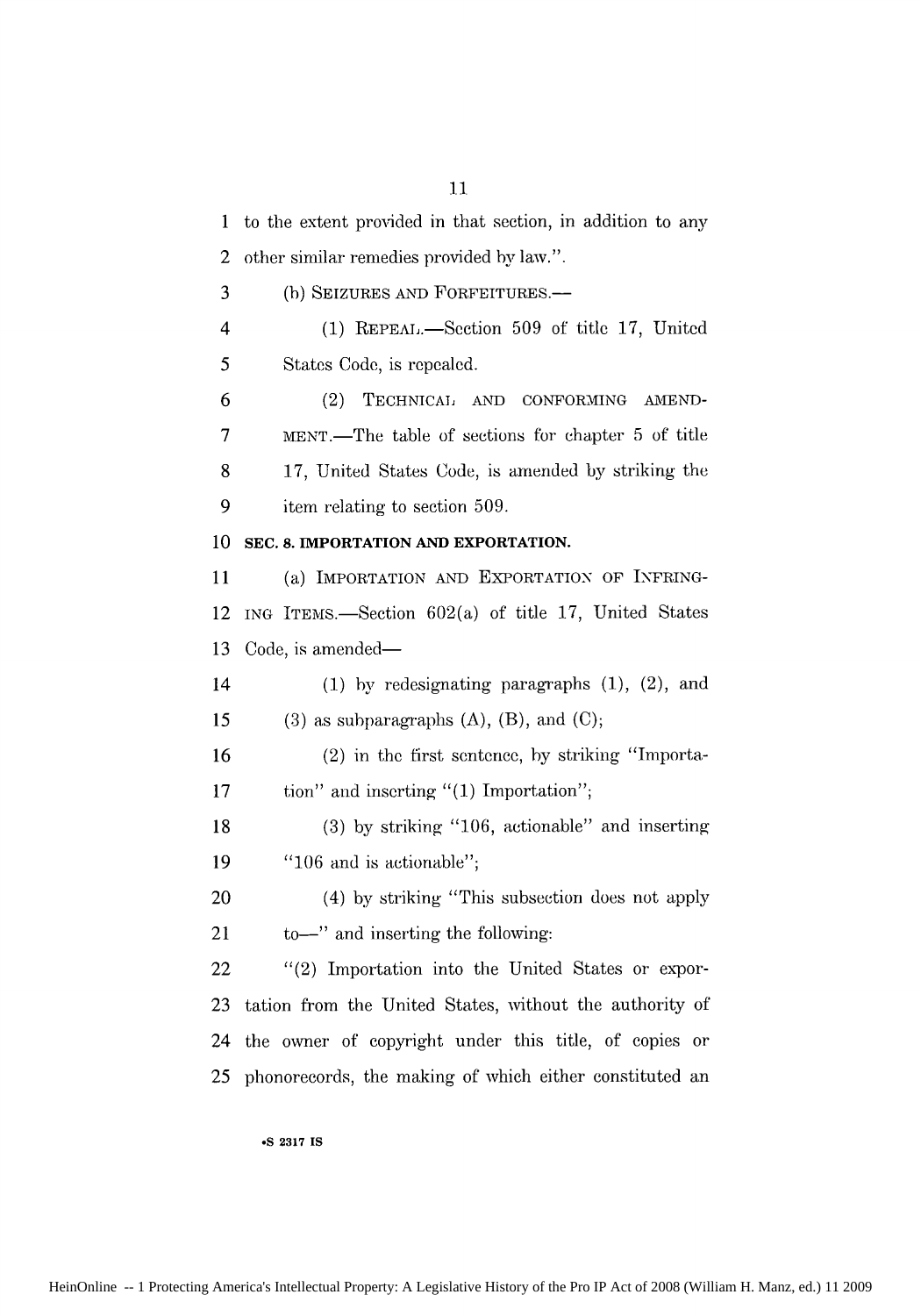| $\mathbf{1}$   | infringement of copyright or would have constituted an in-   |
|----------------|--------------------------------------------------------------|
| $\overline{c}$ | fringement of copyright if this title had been applicable,   |
| 3              | is an infringement of the exclusive right to distribute cop- |
| 4              | ies or phonorecords under section 106 and is actionable      |
| 5              | under sections 501 and 506.                                  |
| 6              | "(3) This subsection does not apply to-";                    |
| 7              | $(5)$ in subparagraph $(A)$ , as redesignated, by in-        |
| 8              | serting "or exportation" after "importation";                |
| 9              | $(6)$ in subparagraph $(B)$ , as redesignated—               |
| 10             | (A) by striking $"$ , for the private use of the             |
| 11             | importer" and inserting "or exportation, for the             |
| 12             | private use of the importer or exportex'; and                |
| 13             | (B) by inserting "or departing from the                      |
| 14             | States" after "outside"<br>the<br>United<br>United           |
| 15             | States".                                                     |
| 16             | (b) TECHNICAL AND CONFORMING AMENDMENTS.-                    |
| 17             | (1) The section heading for section 602 of title 17, United  |
| 18             | States Code, is amended by inserting "or exportation"        |
| 19             | after "importation".                                         |
| 20             | $(2)$ The table of sections for chapter 6 of title 17,       |
| 21             | United States Code, is amended by inserting "or expor-       |
| 22             | tation" after "importation".                                 |
| 23             | (3) The heading for chapter 6 of title 17, United            |
| 24             | States Code, is amended to read as follows:                  |

#### **°S 2317 IS**

HeinOnline -- 1 Protecting America's Intellectual Property: A Legislative History of the Pro IP Act of 2008 (William H. Manz, ed.) 12 2009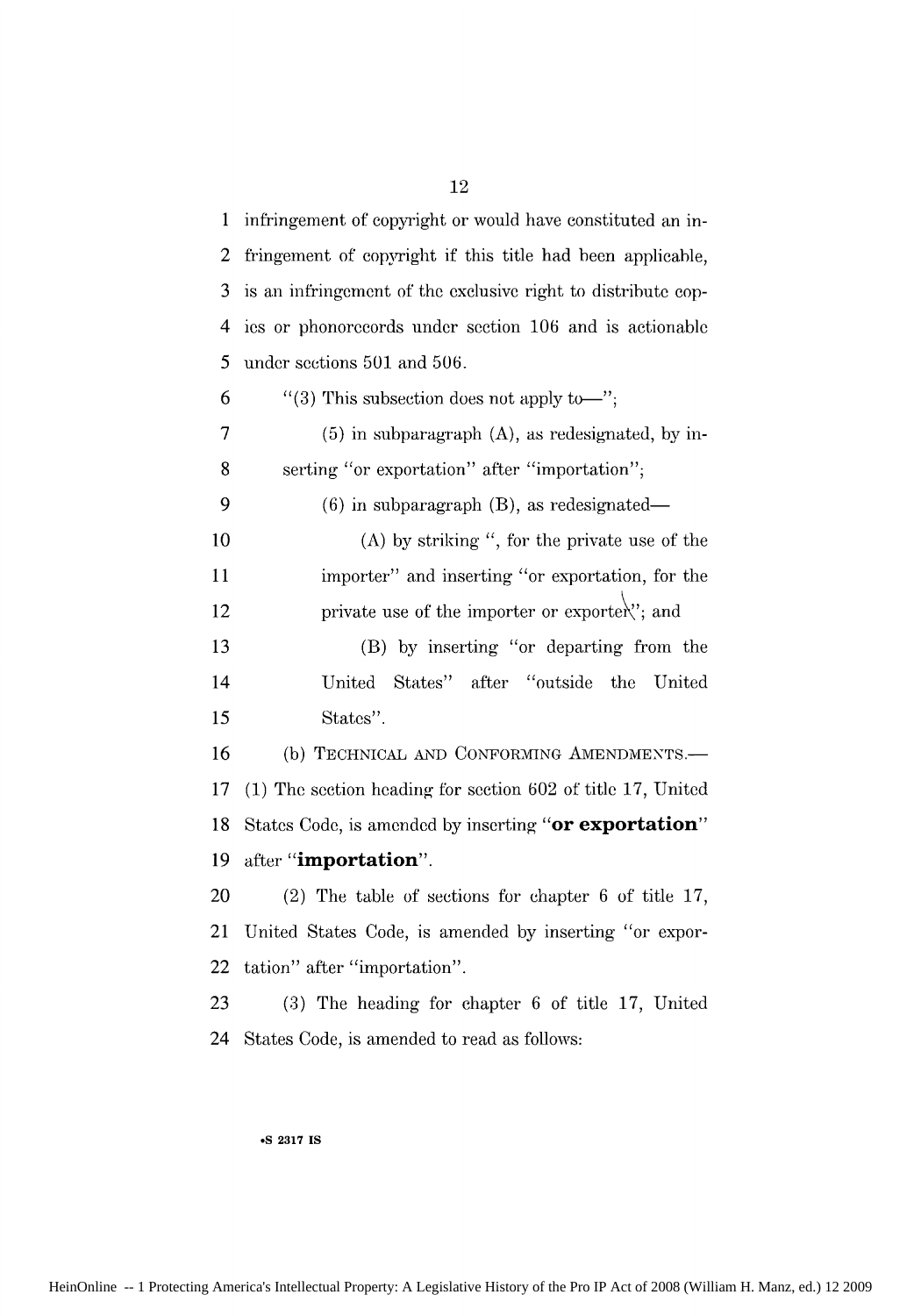| 1  | "CHAPTER 6-MANUFACTURING REQUIRE-                             |
|----|---------------------------------------------------------------|
| 2  | MENTS, IMPORTATION, AND EXPOR-                                |
| 3  | TATION".                                                      |
| 4  | $(4)$ The item relating to chapter 6 in the table of          |
| 5  | chapters for title 17, United States Code, is amended to      |
| 6  | read as follows:                                              |
|    | "6. Manufacturing Requirements, Importation, and Ex-<br>601". |
| 7  | SEC. 9. DEFINING TERMS RELATING TO CIRCUMVENTION              |
| 8  | OF COPYRIGHT PROTECTION SYSTEMS.                              |
| 9  | Section 1201 of title 17, United States Code, is              |
| 10 | amended-                                                      |
| 11 | $(1)$ in subsection $(a)$ —                                   |
| 12 | $(A)$ in paragraph $(2)$ , by striking "im-                   |
| 13 | port,"; and                                                   |
| 14 | $(B)$ in paragraph $(3)$ —                                    |
| 15 | (i) in subparagraph $(A)$ , by striking                       |
| 16 | "and" after the semicolon;                                    |
| 17 | (ii) in subparagraph (B), by striking                         |
| 18 | the period and inserting "; and";                             |
| 19 | (iii) by redesignating subparagraph                           |
| 20 | as subparagraph $(C)$ , and inserting<br>(B)                  |
| 21 | after subparagraph (A) the following:                         |
| 22 | "(B) the term 'financial gain' includes re-                   |
| 23 | ceipt, or expectation of receipt, of anything of              |

#### **sS 2317 IS**

HeinOnline -- 1 Protecting America's Intellectual Property: A Legislative History of the Pro IP Act of 2008 (William H. Manz, ed.) 13 2009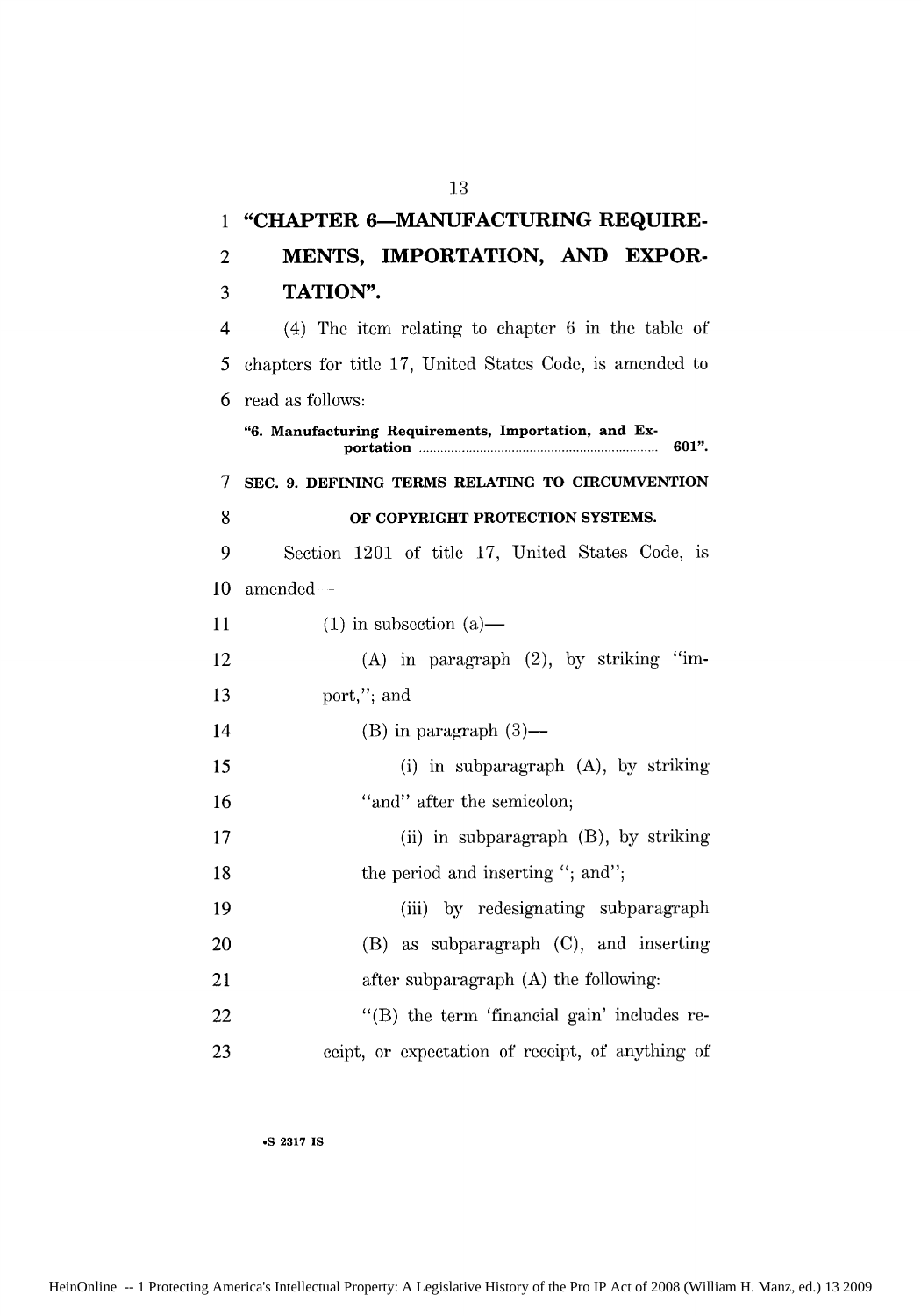| $\mathbf{1}$            | value, including the receipt of other copyrighted |
|-------------------------|---------------------------------------------------|
| $\overline{2}$          | works;"; and                                      |
| 3                       | (iv) by adding at the end the fol-                |
| $\overline{\mathbf{4}}$ | lowing:                                           |
| 5                       | $"$ (C) the term 'traffic in' means to trans-     |
| 6                       | port, transfer, or otherwise dispose of, to an-   |
| 7                       | other, for purposes of commercial advantage or    |
| 8                       | private financial gain, or to make, import, ex-   |
| 9                       | port, obtain control of, or possess, with intent  |
| 10                      | to so transport, transfer, or otherwise dispose   |
| 11                      | of."; and                                         |
| 12                      | $(2)$ in subsection $(b)$ —                       |
| 13                      | (A) in paragraph (1), by striking "im-            |
| 14                      | port,"; and                                       |
| 15                      | $(B)$ in paragraph $(2)$ —                        |
| 16                      | (i) in subparagraph $(A)$ , by striking           |
| 17                      | "and" after the semicolon;                        |
| 18                      | (ii) in subparagraph (B), by striking             |
| 19                      | the period and inserting "; and";                 |
| 20                      | (iii) by redesignating subparagraph               |
| 21                      | (B) as subparagraph (C), and inserting            |
| 22                      | after subparagraph (A) the following:             |
| 23                      | "(B) the term 'financial gain' includes re-       |
| 24                      | ceipt, or expectation of receipt, of anything of  |

HeinOnline -- 1 Protecting America's Intellectual Property: A Legislative History of the Pro IP Act of 2008 (William H. Manz, ed.) 14 2009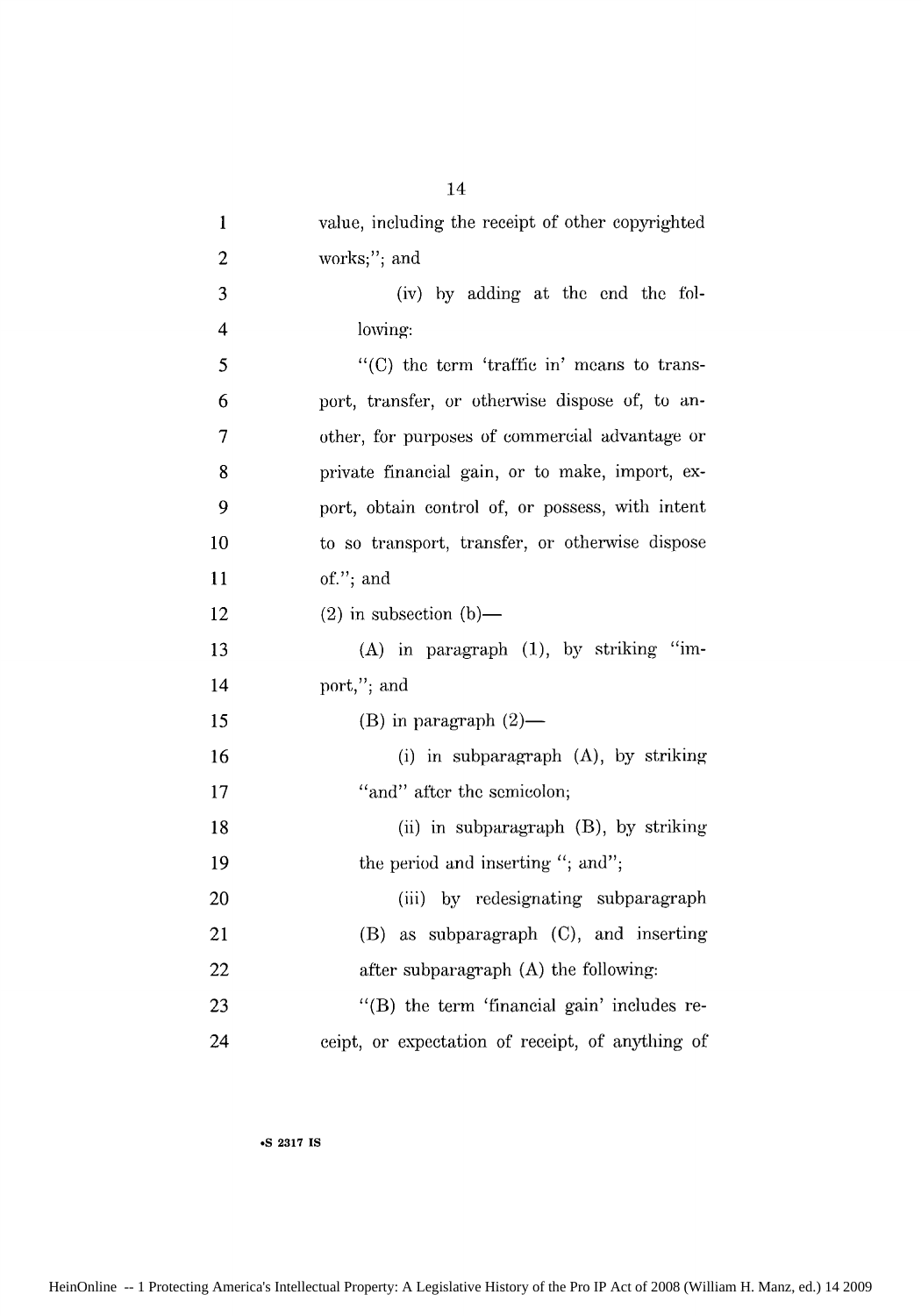| value, including the receipt of other copyrighted            |
|--------------------------------------------------------------|
| works;"; and                                                 |
| (iv) by adding at the end the fol-                           |
| lowing:                                                      |
| "(D) the term 'traffic in' means to trans-                   |
| port, transfer, or otherwise dispose of, to an-              |
| other, or to make, import, export, obtain control            |
| of, or possess, with intent to so transport,                 |
| transfer, or otherwise dispose of.".                         |
| SEC. 10. FORFEITURE UNDER ECONOMIC ESPIONAGE ACT.            |
| Section 1834 of title 18, United States Code, is             |
| amended to read as follows:                                  |
| "§1834. Criminal forfeiture                                  |
| "Forfeiture, destruction, and restitution relating to        |
| this chapter shall be subject to section 2323, to the extent |
| provided in that section, in addition to any other similar   |
| remedies provided by law.".                                  |
| SEC. 11. TRAFFICKING IN COUNTERFEIT LABELS, ILLICIT          |
| LABELS, OR COUNTERFEIT DOCUMENTATION                         |
| OR PACKAGING FOR WORKS THAT CAN BE                           |
| COPYRIGHTED.                                                 |
| Section 2318 of title 18, United States Code, is             |
| amended as follows:                                          |
|                                                              |
|                                                              |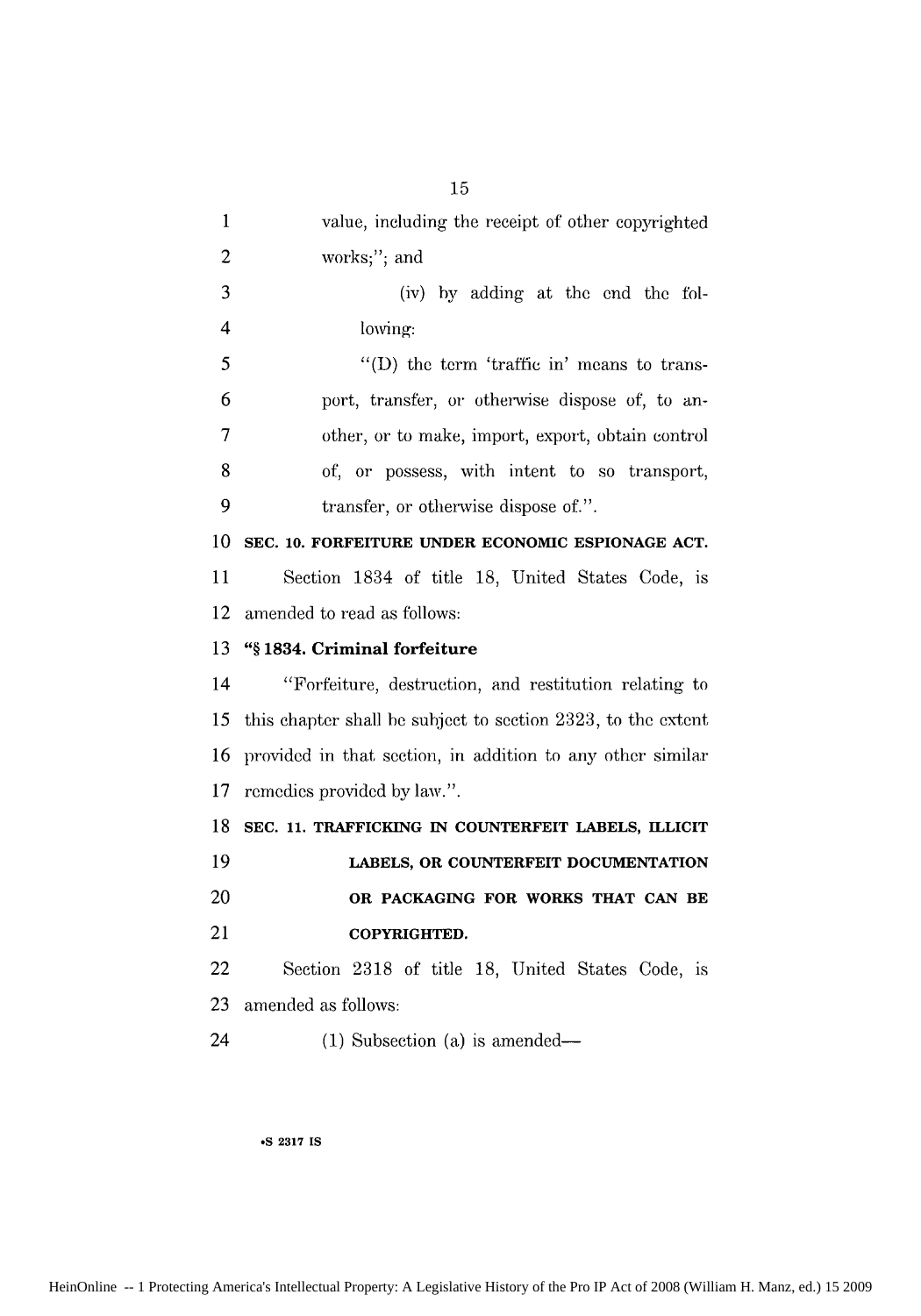| $\mathbf{1}$   | (A) by redesignating subparagraphs (A)                     |
|----------------|------------------------------------------------------------|
| $\overline{c}$ | through (G) as clauses (i) through (vii), respec-          |
| 3              | tively;                                                    |
| 4              | (B) by redesignating paragraphs (1) and                    |
| 5              | $(2)$ as subparagraphs $(A)$ and $(B)$ , respectively;     |
| 6              | and                                                        |
| $\overline{7}$ | (C) by striking "Whoever" and inserting                    |
| 8              | $\lq(1)$ Whoever".                                         |
| 9              | $(2)$ Section 2318 $(d)$ is amended to read as fol-        |
| 10             | lows:                                                      |
| 11             | "(d) FORFEITURE AND DESTRUCTION OF PROPERTY;               |
| 12             | RESTITUTION.---Forfeiture, destruction, and restitution    |
| 13             | relating to this section shall be subject to section 2323, |
| 14             | to the extent provided in that section, in addition to any |
| 15             | other similar remedies provided by law.".                  |
| 16             | (3) Section 2318 is further amended by striking            |
| 17             | subsection (e) and redesignating subsection (f) as         |
| 18             | subsection (e).                                            |
| 19             | SEC. 12. UNAUTHORIZED RECORDING OF MOTION PIC-             |
| 20             | TURES.                                                     |
| 21             | Section 2319B(b) of title 18, United States Code, is       |
| 22             | amended to read as follows:                                |
| 23             |                                                            |
|                | "(b) FORFEITURE AND DESTRUCTION OF PROPERTY;               |
| 24             | RESTITUTION.-Forfeiture, destruction, and restitution      |
| 25             | relating to this section shall be subject to section 2323, |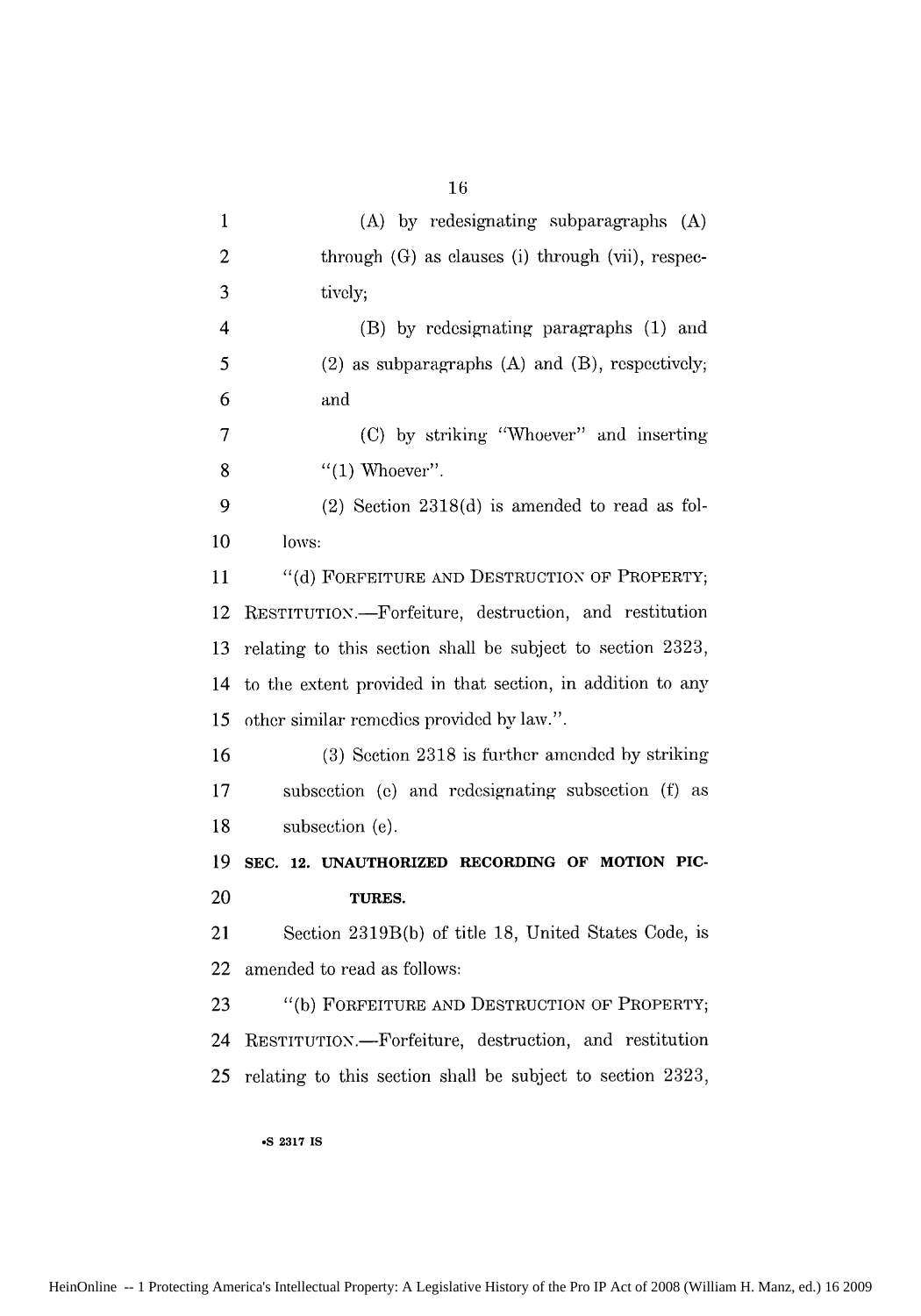1 to the extent provided in that section, in addition to any 2 other similar remedies provided by law.".

3 **SEC. 13. TRAFFICKING IN COUNTERFEIT GOODS OR SERV-**

4 **ICES.**

5 Section 2320(b) of title 18, United States Code, is 6 amended to read as follows:

7 "(b) FORFEITURE AND DESTRUCTION OF PROPERTY; **8** RESTITUTION.-Forfeiture, destruction, and restitution 9 relating to this section shall be subject to section 2323, **10** to the extent provided in that section, in addition to any **11** other similar remedies provided by law.".

12 **SEC. 14. FORFEITURE, DESTRUCTION, AND RESTITUTION.**

13 (a) IN GENERAL.—Chapter 113 of title 18, United 14 States Code, is amended by adding at the end the fol-*15* lowing:

**16 "§ 2323. Forfeiture, destruction, and restitution**

17 "(a) CIVIL FORFEITURE.

18 "(1) PROPERTY SUBJECT TO FORFEITURE. **19** The following property is subject to forfeiture to the 20 United States:

| 21 | "(A) Any article the making or trafficking"         |
|----|-----------------------------------------------------|
| 22 | of which is prohibited under section 506 or         |
| 23 | 1204 of title 17, or section 2318, 2319, 2319A,     |
| 24 | $2319B$ , or $2320$ , or chapter 90, of this title. |

**oS 2317 IS**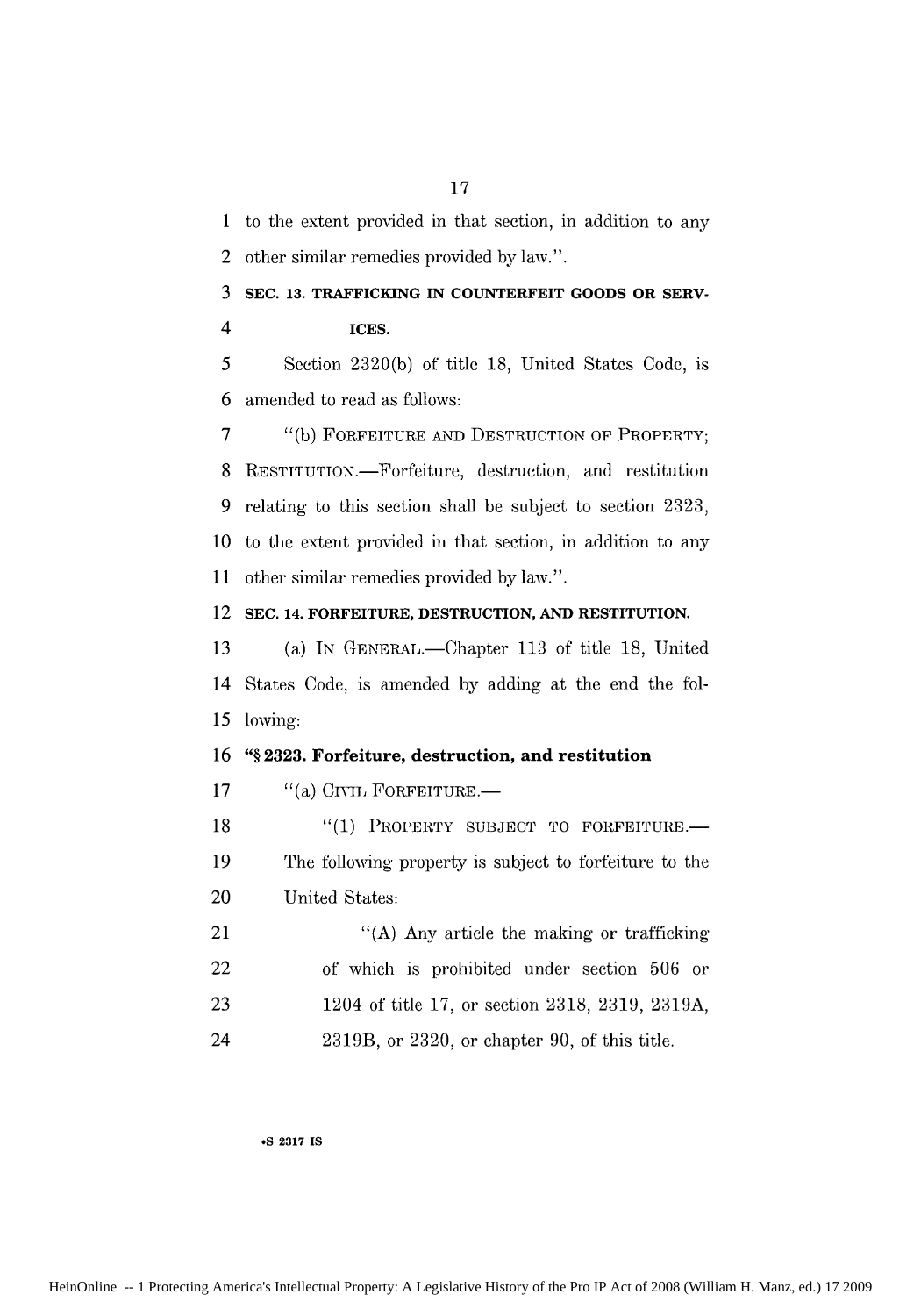| 1              | "(B) Any property used, or intended to be               |
|----------------|---------------------------------------------------------|
| $\overline{2}$ | used, in any manner or part to commit or facili-        |
| 3              | tate the commission of an offense referred to in        |
| 4              | subparagraph $(A)$ .                                    |
| 5              | "(C) Any property constituting or derived               |
| 6              | from any proceeds obtained directly or indi-            |
| 7              | rectly as a result of the commission of an of-          |
| 8              | fense referred to in subparagraph (A).                  |
| 9              | "(2) PROCEDURES.—The provisions of chapter              |
| 10             | 46 relating to civil forfeitures shall extend to any    |
| 11             | seizure or civil forfeiture under this section. At the  |
| 12             | conclusion of the forfeiture proceedings, unless oth-   |
| 13             | erwise requested by an agency of the United States,     |
| 14             | the court shall order that any property forfeited       |
| 15             | under paragraph (1) be destroyed, or otherwise dis-     |
| 16             | posed of according to law.                              |
| 17             | "(b) CRIMINAL FORFEITURE.-                              |
| 18             | "(1) PROPERTY SUBJECT TO FORFEITURE.-                   |
| 19             | The court, in imposing sentence on a person con-        |
| 20             | victed of an offense under section 506 or 1204 of       |
| 21             | title 17, or section 2318, 2319, 2319A, 2319B, or       |
| 22             | 2320, or chapter 90, of this title, shall order, in ad- |
| 23             | dition to any other sentence imposed, that the per-     |
| 24             | son forfeit to the United States any property subject   |
| 25             | to forfeiture under subsection (a) for that offense.    |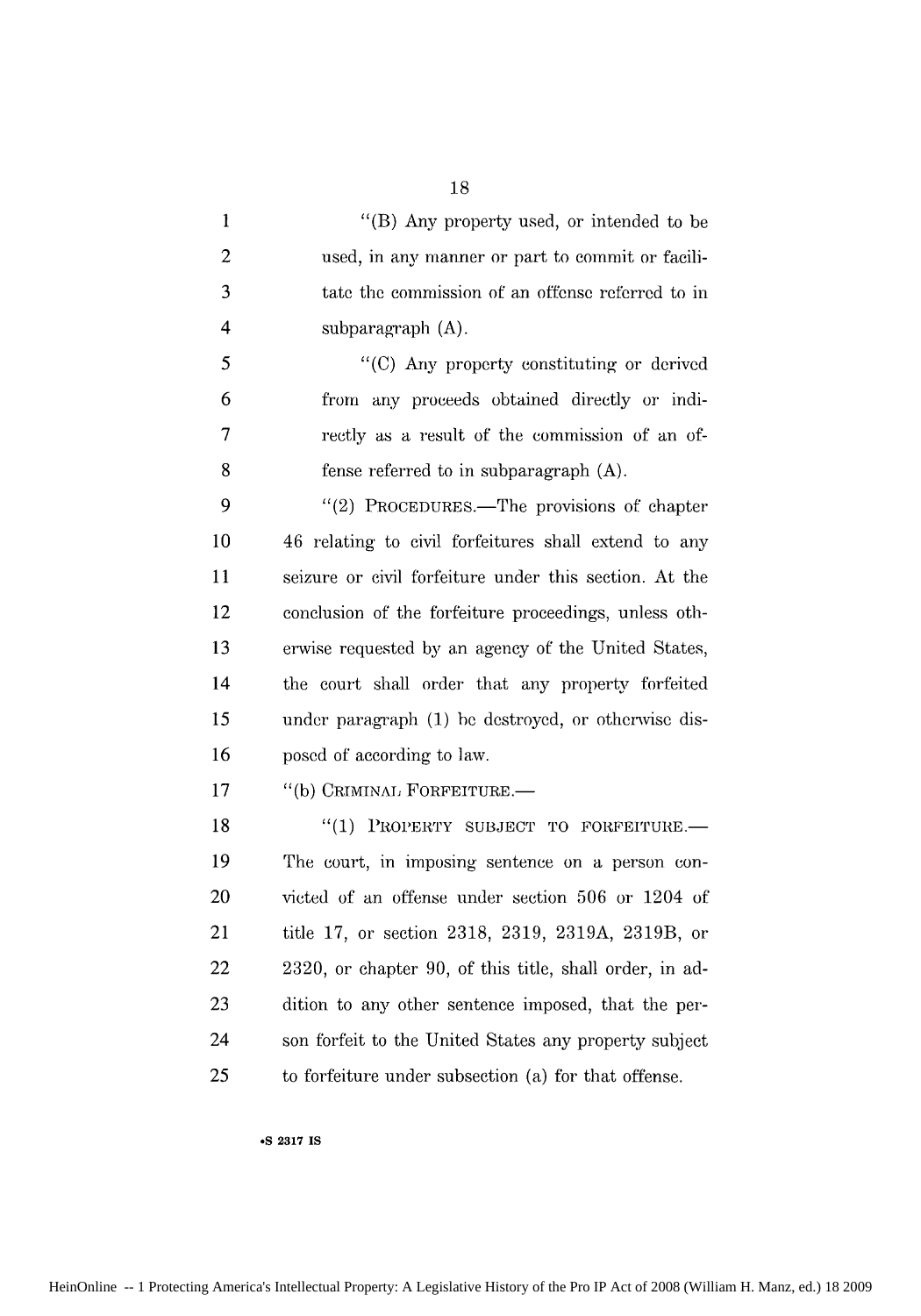19

1  $((2)$  PROCEDURES.—

| $\overline{c}$ | $\lq\lq (A)$<br>IN GENERAL.—The forfeiture of               |
|----------------|-------------------------------------------------------------|
| 3              | property under paragraph (1), including any                 |
| $\overline{4}$ | scizure and disposition of the property and any             |
| 5              | related judicial or administrative proceeding,              |
| 6              | shall be governed by the procedures set forth in            |
| 7              | section 413 of the Comprehensive Drug Abuse                 |
| 8              | Prevention and Control Act of 1970 (21 U.S.C.               |
| 9              | 853), other than subsection (d) of that section.            |
| 10             | "(B) DESTRUCTION.—At the conclusion of                      |
| 11             | the forfeiture proceedings, the court, unless oth-          |
| 12             | erwise requested by an agency of the United                 |
| 13             | States—                                                     |
| 14             | "(i) shall order that any forfeited arti-                   |
| 15             | cle or component of an article bearing or                   |
| 16             | consisting of a counterfeit mark be de-                     |
| 17             | stroyed or otherwise disposed of according                  |
| 18             | to law; and                                                 |
| 19             | "(ii) shall order that any infringing                       |
| 20             | items or other property described in sub-                   |
| 21             | section $(a)(1)(A)$ and forfeited under para-               |
| 22             | graph (1) of this subsection be destroyed                   |
| 23             | or otherwise disposed of according to law.                  |
| 24             | "(c) RESTITUTION.—When a person is convicted of             |
| 25             | an offense under section 506 or 1204 of title 17 or section |

**\*S 2317 IS**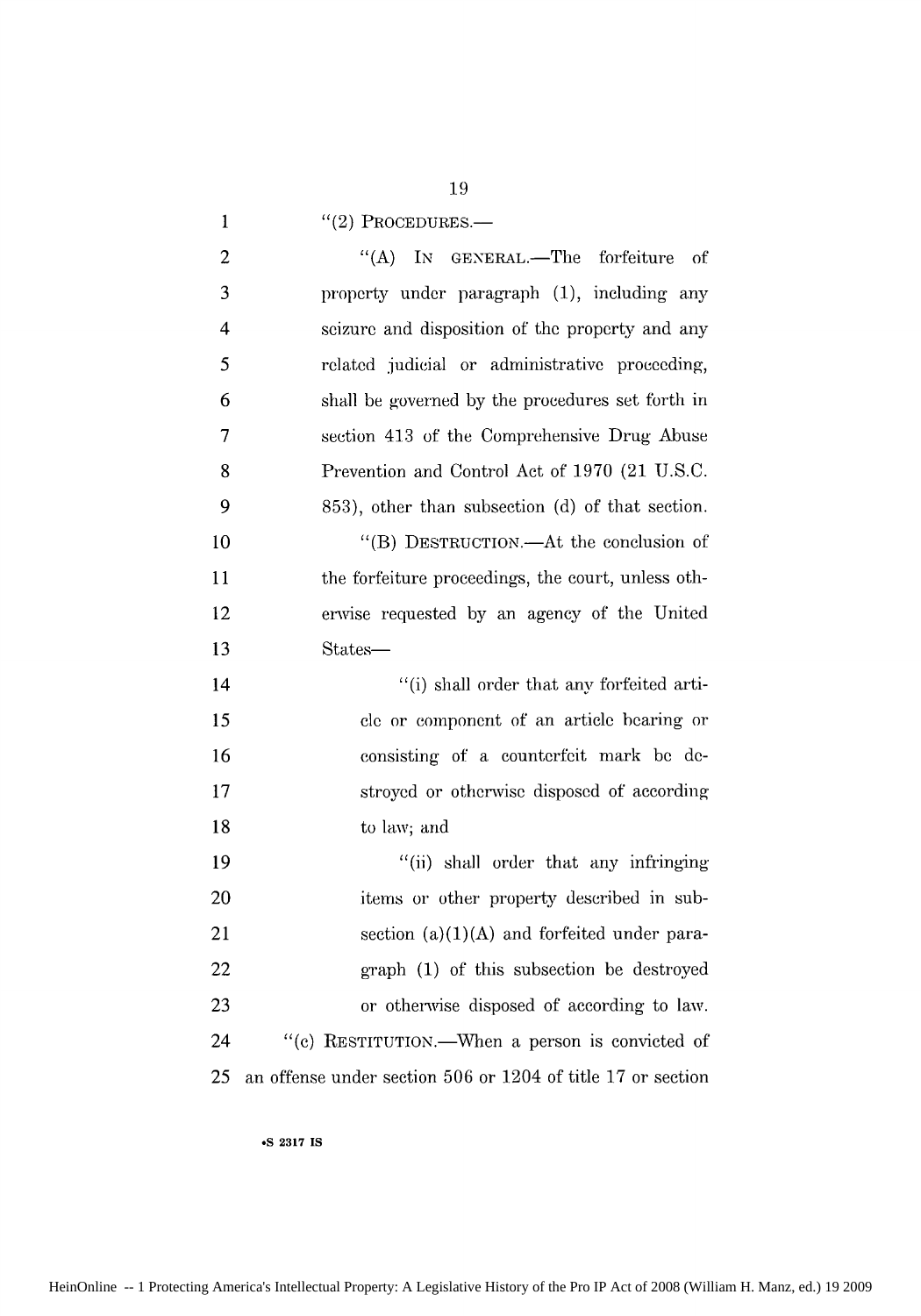1 2318, 2319, 2319A, 2319B, or 2320, or chapter 90, of 2 this title, the court, pursuant to sections 3556, 3663A and 3664 of this title, shall order the person to pay res-3 titution to any victim of the offense as an offense against property referred to in section  $3663A(c)(1)(A)(ii)$  of this title.". 4 5 6

(b) TECHNICAL AND CONFORMING AMENDMENT.-The table of sections for chapter 113 of title 18, United States Code, is amended by adding at the end the following: 10 7 **8** 9

"2323. Forfeiture, destruction, and restitution.".

#### 11 SEC. 15. TECHNICAL AND CONFORMING AMENDMENTS

(a) **AMENDMENTS** TO TITLE 17, **UNITED STATES** 13 COD **E.-** 12

14 *15* 16 (1) Section 109 (b)(4) of title 17, United States Code, is amended by striking "505, and 509" and inserting "and **505".**

17 18 19 (2) Section 111 of title 17, United States Code, is amended-

20 (A) in subsection (b), by striking "and 509"

21  $(B)$  in subsection  $(c)$ —

22 23 (i) in paragraph (2), by striking "and 509"

**@S 2317 IS**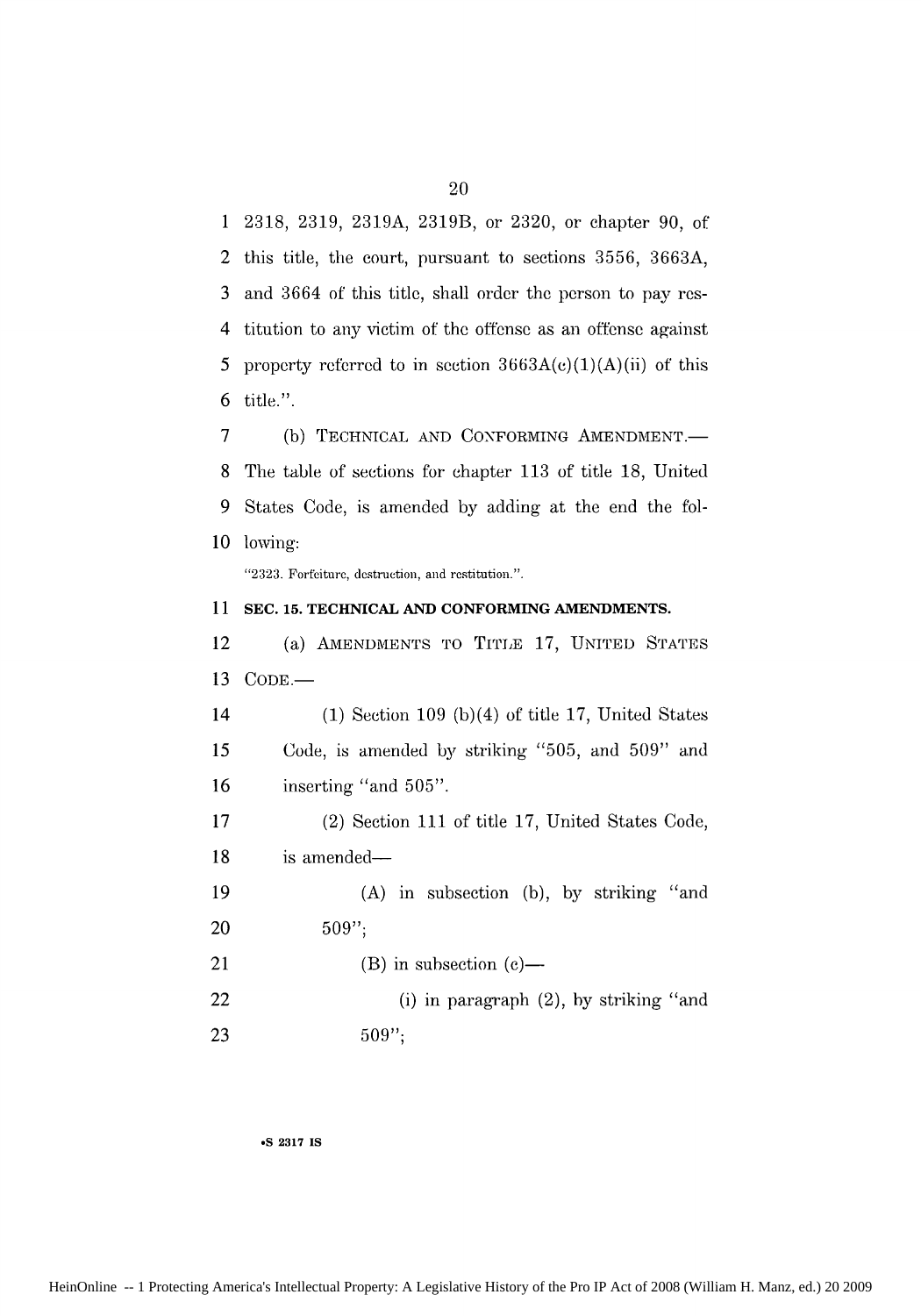| $\mathbf{1}$            | (ii) in paragraph $(3)$ , by striking "sec-        |
|-------------------------|----------------------------------------------------|
| $\overline{c}$          | tions $509$ and $510$ " and inserting "section     |
| 3                       | $510$ "; and                                       |
| $\overline{\mathbf{4}}$ | (iii) in paragraph (4), by striking                |
| 5                       | "and section 509"; and                             |
| 6                       | $(C)$ in subsection $(e)$ —                        |
| 7                       | (i) in paragraph $(1)$ , by striking "sec-         |
| 8                       | tions 509 and 510" and inserting "section          |
| 9                       | $510$ "; and                                       |
| 10                      | (ii) in paragraph (2), by striking "and            |
| 11                      | 509".                                              |
| 12                      | $(3)$ Section 115 $(c)$ of title 17, United States |
| 13                      | Code, is amended—                                  |
| 14                      | (A) in paragraph $(3)(G)(i)$ , by striking         |
| 15                      | "and $509$ "; and                                  |
| 16                      | (B) in paragraph (6), by striking "and             |
| 17                      | $509"$ .                                           |
| 18                      | $(4)$ Section 119(a) of title 17, United States    |
| 19                      | Code, is amended-                                  |
| 20                      | $(A)$ in paragraph $(6)$ , by striking "sections"  |
| 21                      | 509 and 510" and inserting "section 510";          |
| 22                      | (B) in paragraph $(7)(A)$ , by striking "and       |
| 23                      | $509$ ";                                           |
| 24                      | (C) in paragraph (8), by striking "and             |
| 25                      | $509"$ ; and                                       |

HeinOnline -- 1 Protecting America's Intellectual Property: A Legislative History of the Pro IP Act of 2008 (William H. Manz, ed.) 21 2009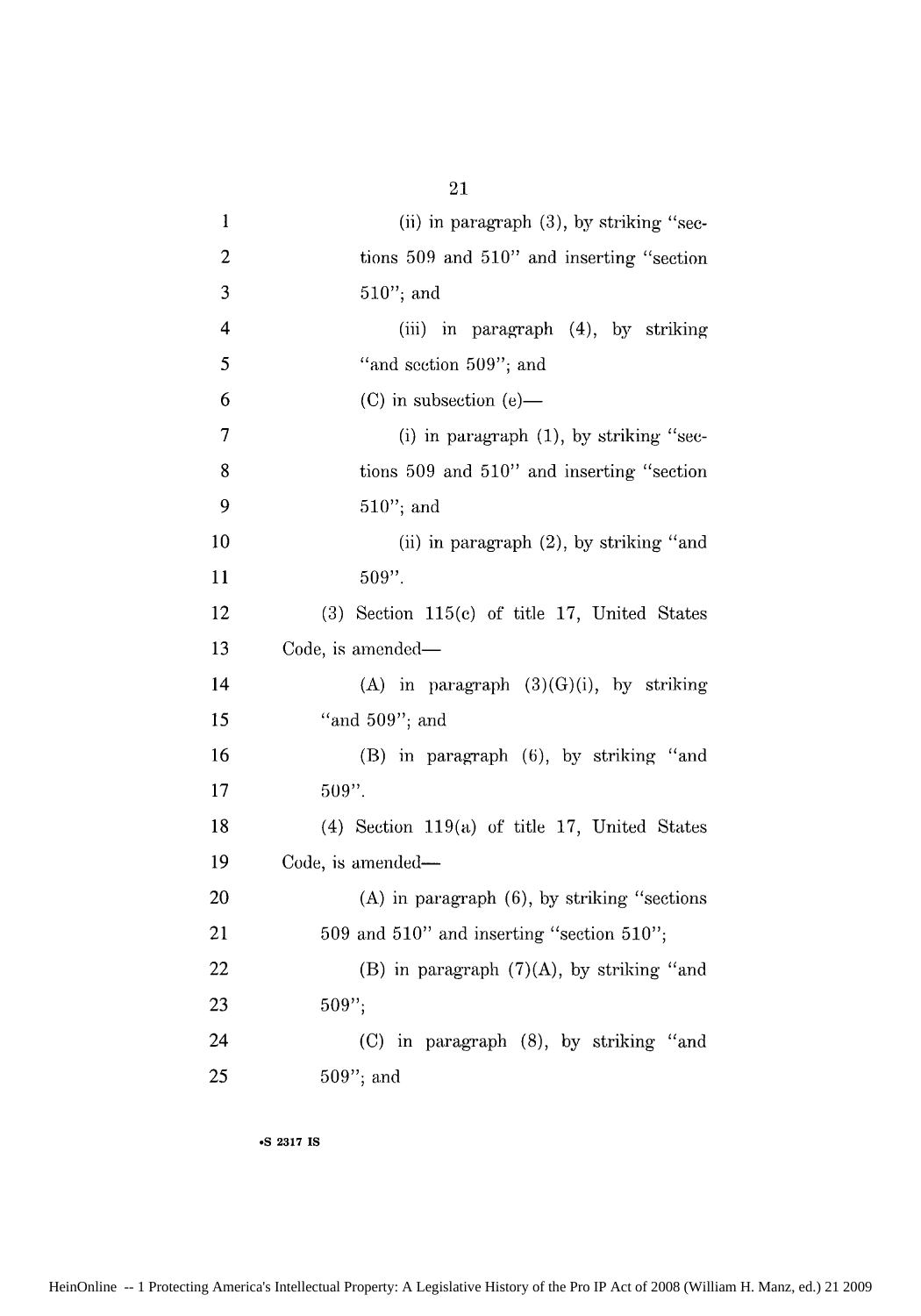| 1  | (D) in paragraph (13), by striking "and              |
|----|------------------------------------------------------|
| 2  | $509"$ .                                             |
| 3  | (5) Section 122 of title 17, United States Code,     |
| 4  | is amended—                                          |
| 5  | (A) in subsection (d), by striking "and              |
| 6  | 509'';                                               |
| 7  | (B) in subsection (e), by striking "sections"        |
| 8  | $509$ and $510"$ and inserting "section $510"$ ; and |
| 9  | (C) in subsection $(f)(1)$ , by striking "and        |
| 10 | $509"$ .                                             |
| 11 | $(6)$ Section 411 $(b)$ of title 17, United States   |
| 12 | Code, is amended by striking "sections 509 and       |
| 13 | 510" and inserting "section 510".                    |
| 14 | (b) OTHER AMENDMENTS.—Section $596(c)(2)(c)$ of      |
| 15 | the Tariff Act of 1950 (19 U.S.C. 1595a(c)(2)(c)) is |
| 16 | amended by striking "or 509".                        |

**0**

**\*S 2317 IS**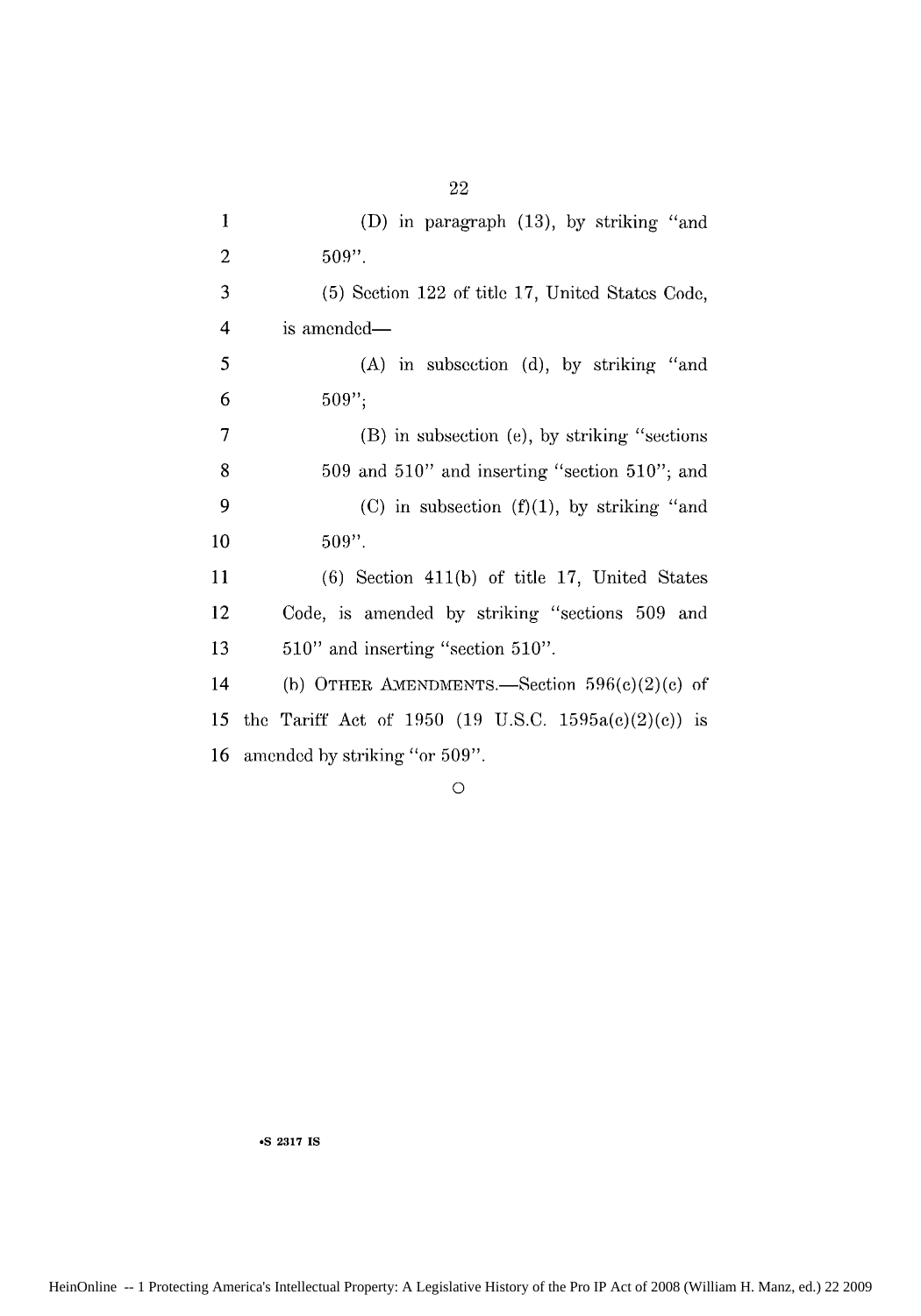### **DOCUMENT NO.15**